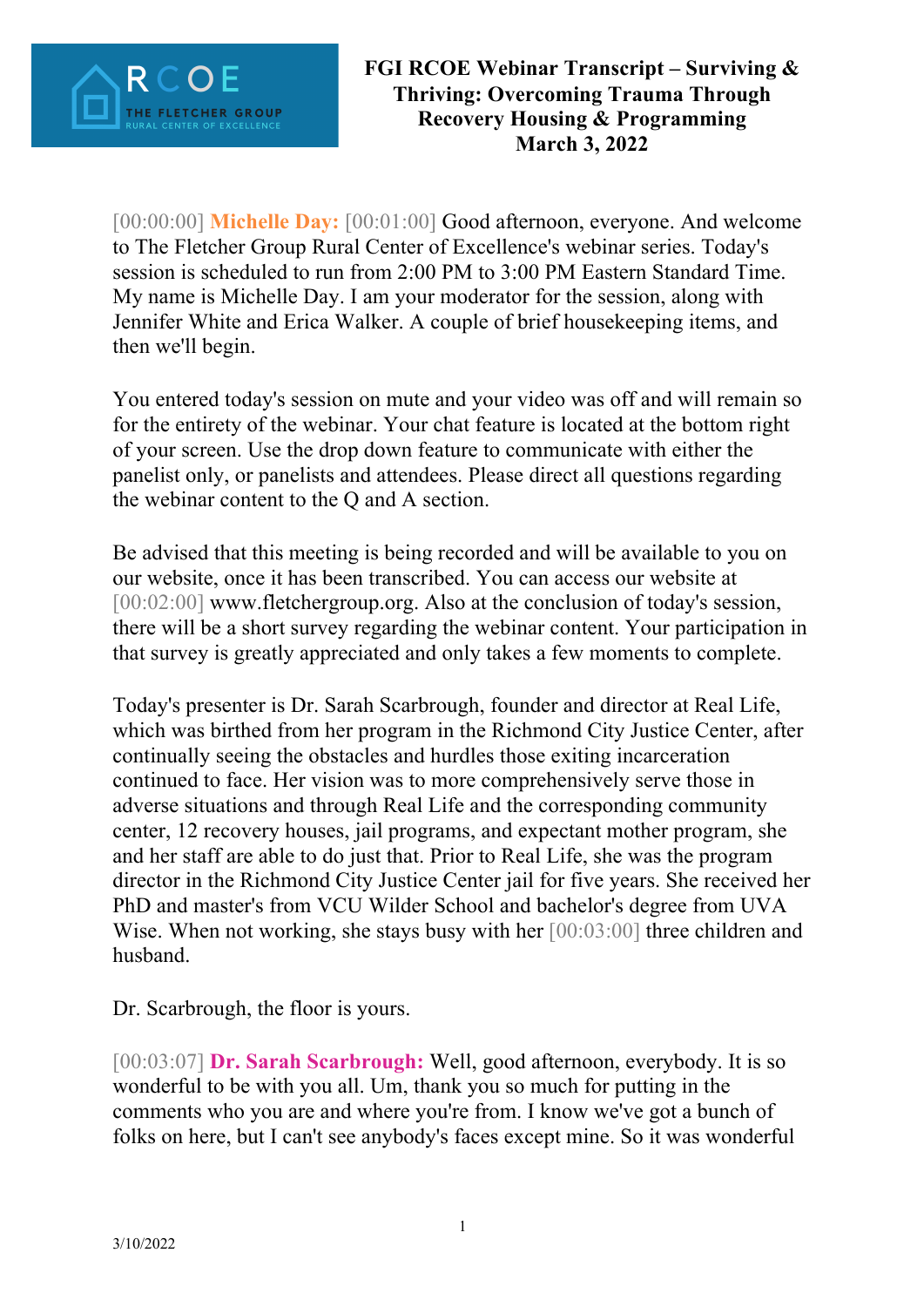

to see where you're from and I'm happy to have at least one Richmond-er here with us, um, but have lots of the country represented.

So that is great. Um, it really is a treat being with you all. Um, I love talking about what we we're going to talk about today. It is something that over the years and what I've been doing in my profession is just become so abundantly important. Um, and also so incredibly, um, inspirational when I'm able to spend time with folks, um, and share this information with them.

Um, so feel free [00:04:00] to, um, Email me, uh, my information will be up if you have questions after the presentation and also please feel free to drop any questions in the chat. Um, I am more than happy to answer questions, of course, at the end. Um, but if you have a specific question about something, um, as we are going through, feel free, like I said, to drop it in there and I'm happy to, um, answer questions, uh, throughout the presentation.

So with that said, I am the Director of Real Life. We are a nonprofit organization here in Richmond that provides recovery, uh, transitional housing for folks that are primarily coming out of incarceration. Um, we do have some folks that are just coming in from the community, um, maybe referred from probation or drug court, but most of our folks are coming, um, through the jail or prison system or for courts, um, or through the courts.

Um, we currently have 14 houses. We opened a duplex yesterday, so we are at [00:05:00] 14 houses. I'm representing a little over 140 beds. So it's been a labor of love if for those of you that open houses and have them, you know, what, how much work it is, but it's certainly needed in this climate that we have. Just a real quick overview on what we do, just so that you folks, um, everyone on here will have an idea of the background that I'm coming from.

We have five core services. Um, the first one is the recovery housing, which we have talked about. Um, we couple the recovery housing with very intensive programming, case management, um, classes, those sorts of things. Um, oh, and you can change this slide. We have a community center, which is our recovery community organization, (RCO), which is a gathering place for folks that are in our program to come have groups, meetings, meet with their case manager, those sorts of [00:06:00] things.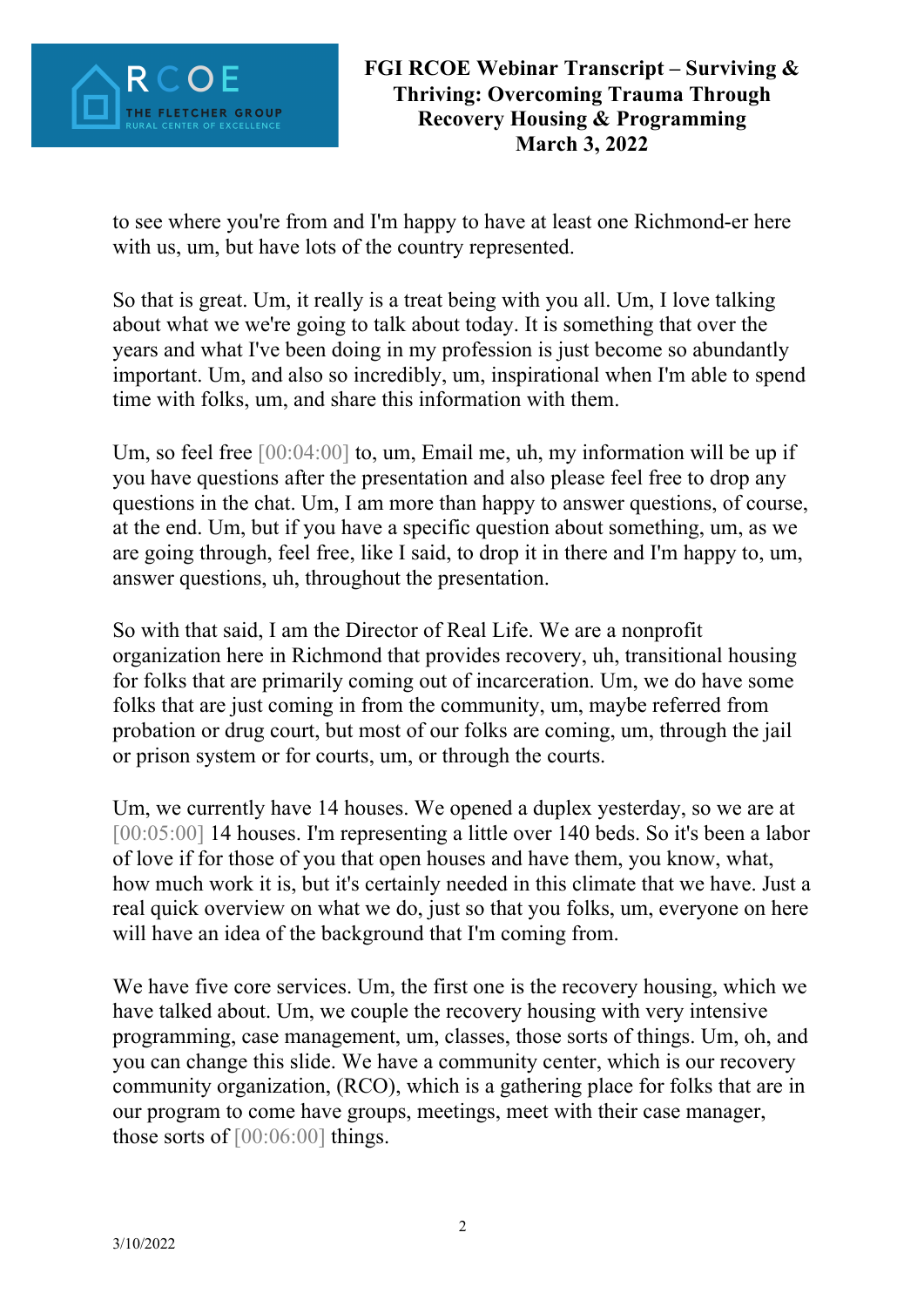

Uh, we have an employment program where everybody in our program is met with somebody, uh, or meets with our employment coordinator who helps with that whole employment piece. Which has a whole, uh, bear in and of itself. As you all know, uh, we have a motherhood program that works with women who are currently pregnant and then also, uh, women that have children and just helping with all the things that they need.

Uh, and then jail programming. As was mentioned in my introduction, we started in the jail and so we continue to do programs in the jail, which we absolutely love. Um, but rolling into the trauma informed care piece. Um, I want to caveat. Now until the rest of this session, that this is not teaching you to be a mental health clinician.

It is not teaching you to diagnose somebody, nothing like that. I am not a clinician. I'm not a social worker. I'm not an LCSW. Um, this information is for  $[00:07:00]$  you to know when you are working with populations of people in recovery, um, often folks that are coming out of incarceration. Um, it is to really empower you to hopefully better work with the men and women that are in your program, um, better be able to address their needs and what they have going on.

Um, I will tell you this. A little less than an hour is a fraction of the overall trauma presentation that I have. Um, and that I do, so understand that there are some topics that I'm just not going to have time to get into, um, because of our time limit, but there's much, much more information. It goes much, much deeper.

Um, if you will flip to the next slide, you will see a picture. If you all can put in the chat, what strikes you about this image? Um, just share a word or two of what comes to mind when you look at this.

Hmm. [00:08:00] Love, absolutely. Abandoned, sad, caring, comfort, head down, kindness, care, solace. Oh. Where's mommy? Yes, absolutely. Unattached, lonely, danger, alone. Yeah, absolutely. Want you all to do the same things for Ooh, best friend. Um, I want you to do the same thing for the next slide. What, what comes to mind when you see this?

Upset, trauma, broken, real, fear, hurt, scared, hopelessness, alone, pain, hurt again, pain and sadness, no one there, again, where's mommy? Absolutely.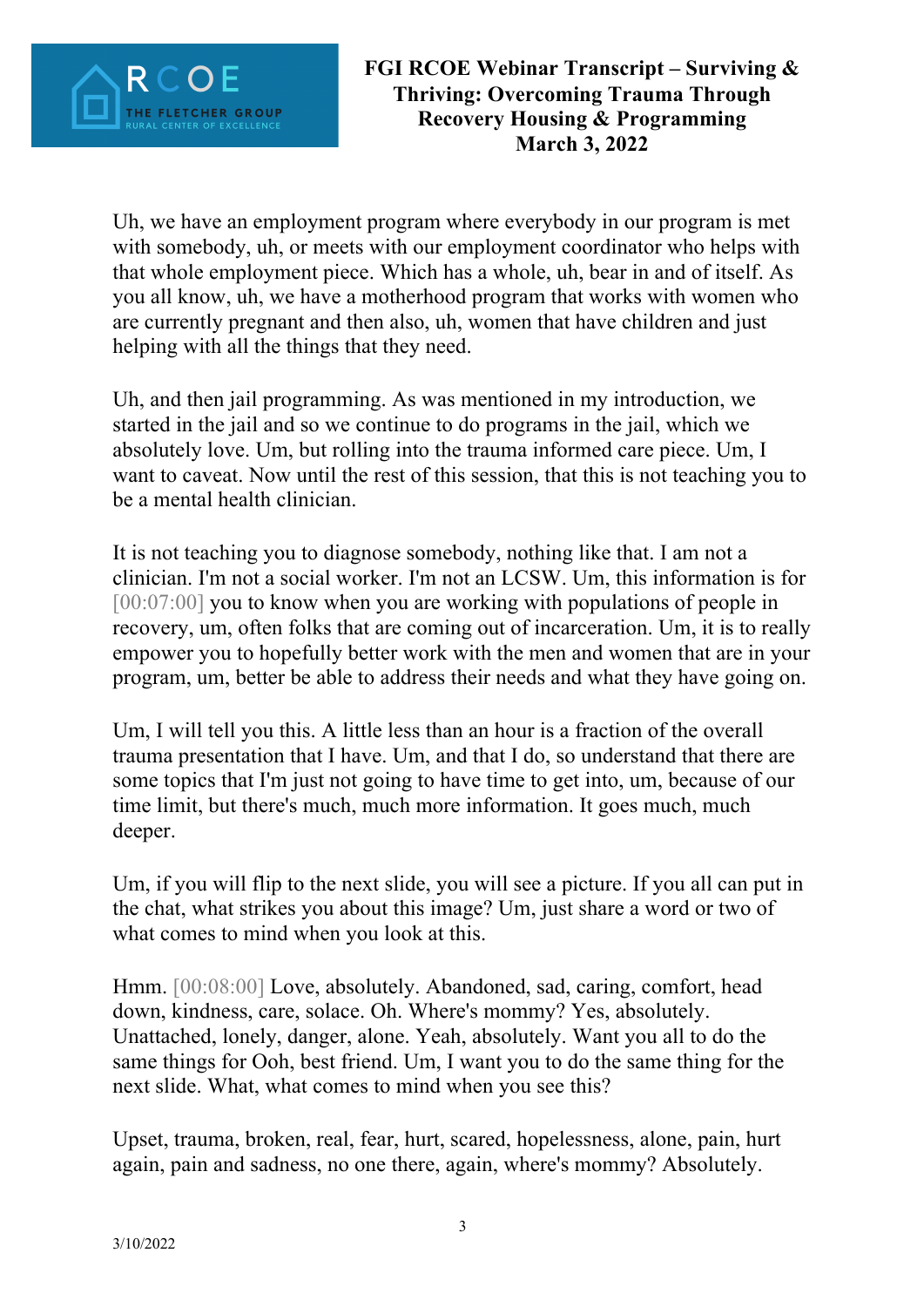

Detached. That's a good one. Thank you all so much for your participation. Um, so I want you to think about this. How many times do we jump to conclusions that fast about people?

We start about their life, about who they are,  $[00:09:00]$  um, before we get a chance to really get to know them. Now, clearly I prompted you and said, do this and do this now. Right? But often we don't get to know them. And we really, and we jumped to these conclusions that we we had in our mind. Fast to judge, absolutely, Violet.

Um, and this leads me to the next slide. Um, a heartbreaking poem, "Cause I Ain't Got a Pencil." This was written, it's a true story, um, from a seventh grade teacher.

"I woke myself up because we ain't got an alarm clock. Dug in the dirty clothes basket, cause ain't no one washed my uniform. Brushed my hair and teeth in the dark, cause the lights ain't on. Even got my baby sister ready, cause my mama wasn't home. Got us both to school on time, to eat us a good breakfast. Then when I got to class, the teacher fussed, cause I ain't got a pencil."

And this poem here is exactly what trauma informed care is about. [00:10:00] See, how many school teachers see somebody without a pencil. And they're like, I told you to bring your school supplies.

Why didn't you bring your pencil? Why aren't you prepared for school? You know, you need a pencil every day. But if they just knew the backstory, oh my goodness. Wouldn't that reaction be completely different. Um, and again, that's what trauma informed care is about. We are not excusing anything. We are not justifying anything.

What we are doing is understanding a story and understanding a situation of what is going on so we can better work for them and we can serve folks, um. more effectively. Uh, so to really hone in on this, um, we'll flip to the next slide and look at this beautiful diagram of a brain. Um, this, you know, really understanding the brain understands how trauma has affected and therefore how people work and how people tick.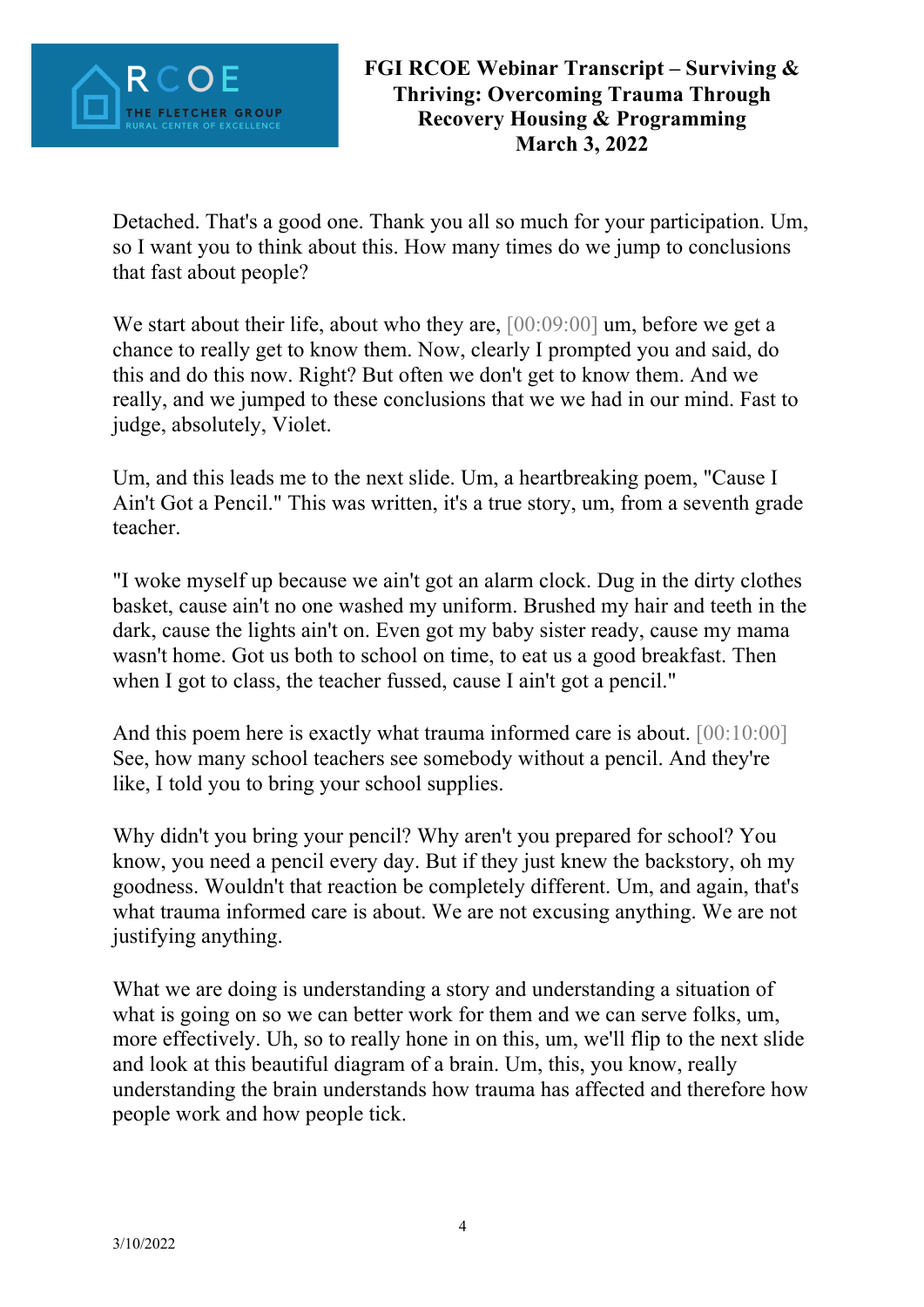

So when you look at this, you're looking at the left side. The left side [00:11:00] of the brain is the logic, the linear, the language, right? That is where everything is neat and tidy and clean and organized. And all of that. The right side of the brain is your creativity, your imagination. Um, this is where things maybe are not quite as messy, or they are a little bit more messy.

Um, and so when you have the left side and the right side of your brain meshing and jelling, um, you have these little bridges. Clearly this is not a, um, medical diagram or anything like that, but this is just an easy way, um, to uh, explain it and for you all to understand through this diagram, right? So when you got that left side of your brain, the right side of your brain with the bridges, everything is jelling, right?

I'm hoping right now all of us are in a head space where our left and right side of our brain is working, right? Hopefully no one is super upset. Hopefully no one [00:12:00] is, you know, angry and about to blow a gasket. Hopefully everyone is relatively calm in a good Headspace. Hopefully you're looking forward to this presentation, all of that.

Right? So that means those bridges are connected, left, and right side is working. Trauma. However, basically cuts those bridges off, off and creates a disconnect between the left and right side of your brain. Um, why is that? Because you don't want to feel what is going on. In your body when trauma is going on.

Right. And so that's where that disconnect and split takes place. Um, so we'll flip to the next slide. And then, um, we're going to go back to that. So don't forget what I just said, but we're going to go back to that after I get through a few more details. So this is a Stroop Test (SCWT). It's not nearly as fun to laugh at people when you can't hear them.

Um, but I'm going to ask you to go ahead and do this at home or wherever you are, and hopefully you can laugh at yourself. Um, if you have not done this, a [00:13:00] Stroop Test really highlights the integration of the brain. So what I want you to do starting out, and then I'll explain the why after is, I want you to say the color, not the word. So on the count of three,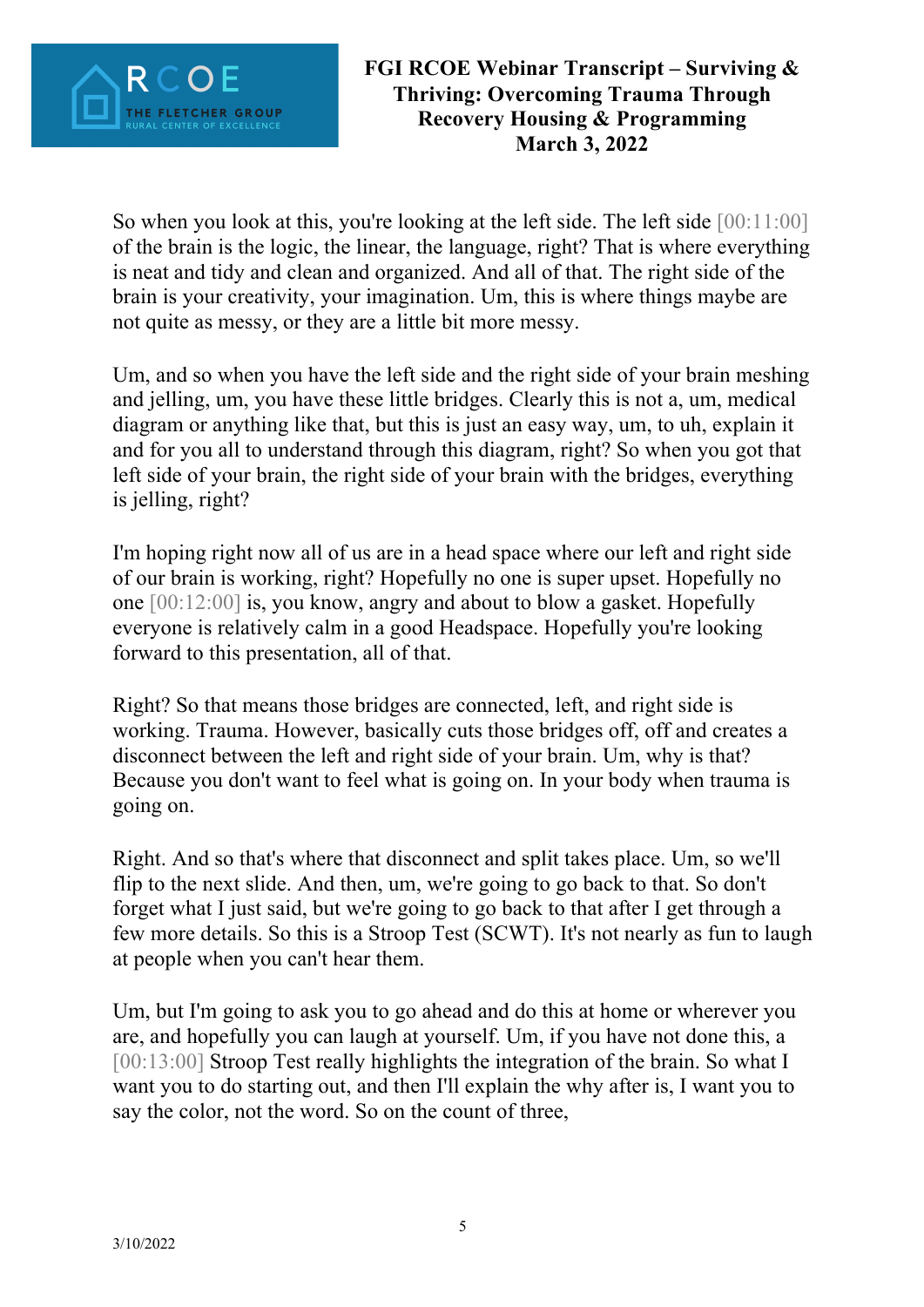

I want you to, at home, to yourself out loud, the say the color and not the word. Ready that go. Red, blue. Yellow green, black, red, continue.

All right. So hopefully you got a few laughs and you saw how something seemingly so easy actually ended up being a little bit difficult. Um, and this just shows, you are using the left [00:14:00] side of your brain, the language, and the right side of your brain, the creativity to do the assignment that I gave you.

Right. And so when that goes on, you've got to use both sides of your brain. And as I said, when we were talking on the last side, hopefully right now, all of y'all's brains are meshed and going well, and you got your bridges going on and everything. And even with that, Look at how using the left and right side of your brain was seemingly difficult.

Right? Think about somebody who is in trauma. If we asked them if they're in trauma brain, or survival mode, or their brain has been long-term effected by trauma. Think about when those bridges are not connected, how difficult a task like this would be. And a task like everything else that we in society asks them to do on a daily basis.

So moving to the next slide, um, the definition of trauma. Really understanding what trauma is and what this is all about. [00:15:00] Um, it is an individual trauma results from an event, a series of events or set of circumstances that is experienced by an individual as physically or emotionally harmful or lifethreatening.

And that has lasting adverse effects on the individual's functioning and mental, physical, social, emotional, and spiritual wellbeing. So the three E's that I said there and emphasized on it is very important. Why? Because trauma is in the eye of the beholder, right. What I went through and what you went through may seemingly be the same, but the effect of it is going to be different.

So if me and my invisible brother here, right, we grew up together, clearly we're siblings and, um, we had a very abusive father. And we knew that pretty much every night, what was going to happen and that mom [00:16:00] was going to go through some stuff with him. And when, when dad would start beating on mom, what would happen is my big brother.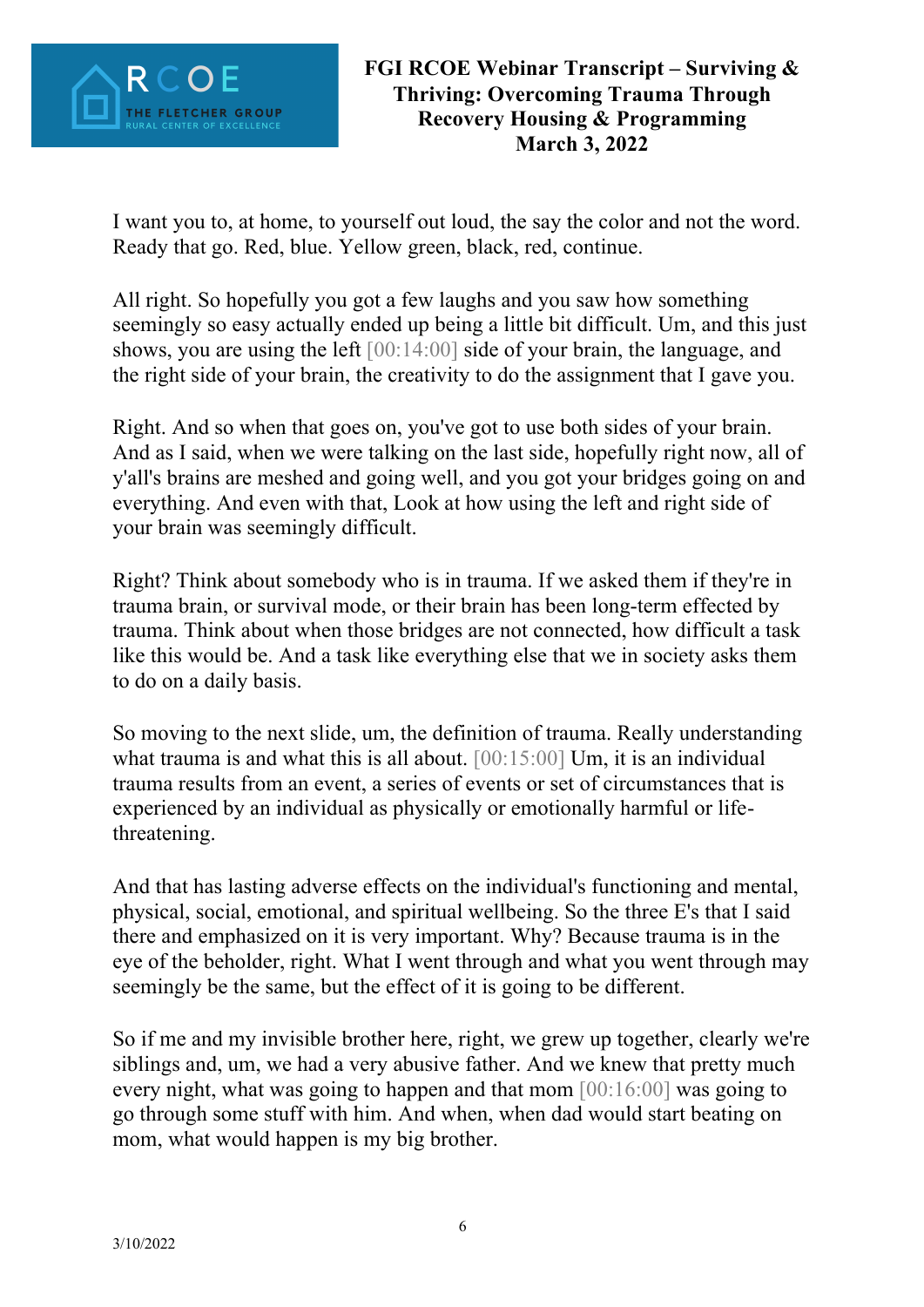

My protector, would come scoop me up, bring me to my room, tuck me into my bed, give me a little kiss on the forehead, and then go back out there to peel dad off of mom. Okay. So as you see brother and I have been through the same event, right. But our experience of the event is very different. Which means are, the effect of the event on ourself is also going to be very different.

And so I'm sure that you have heard, I know I've heard a ton of times in my work of, well, well, my brother turned out this way and I turned out this way or how come my neighbor went this way? And I went, no, you can't because everyone experiences things differently. And everyone also handles, um, stresses and pressures a little bit differently, which we'll address a little bit more towards the end.[00:17:00]

Um, so looking at the next slide that's types of trauma. Um, obviously you and I can go on and on and on and on and on, and probably add to this list. But this is just some of the big things of trauma and, um, things that cause it. Um, or not things that cause it, but, uh, traumatic events that somebody can go through.

But before we move to the next slide, um, can anybody tell me what trauma looks like? What, and if you want to pop this in the chat, a behavior that may make you think, Hmm. They probably gone through trauma,

Anger and short temper. Absolutely. Anybody else? Withdrawal.

Hypervigilant, always apologizing. Detached, extreme anxiety.[00:18:00]

Absolutely. Constantly. Yup. Anxious, depression. Hoarding. Yes, absolutely. All right. So yes, these are all absolutely right. Um, one thing about. About this not showing up for appointments. Absolutely. So what I was going to say is don't look at the feeling words, right? So not somebody who looks sad right. But drilling down to the actual behavior.

So the actual behavior somebody had said, I'm not showing up for appointments. Absolutely. The self-sabotage, hoarding. That is a behavior of things that people physically do. Um, moving to the next slide, you kind of see six of the big areas of somebody who has signs of trauma, right? Avoidance of trauma related thoughts.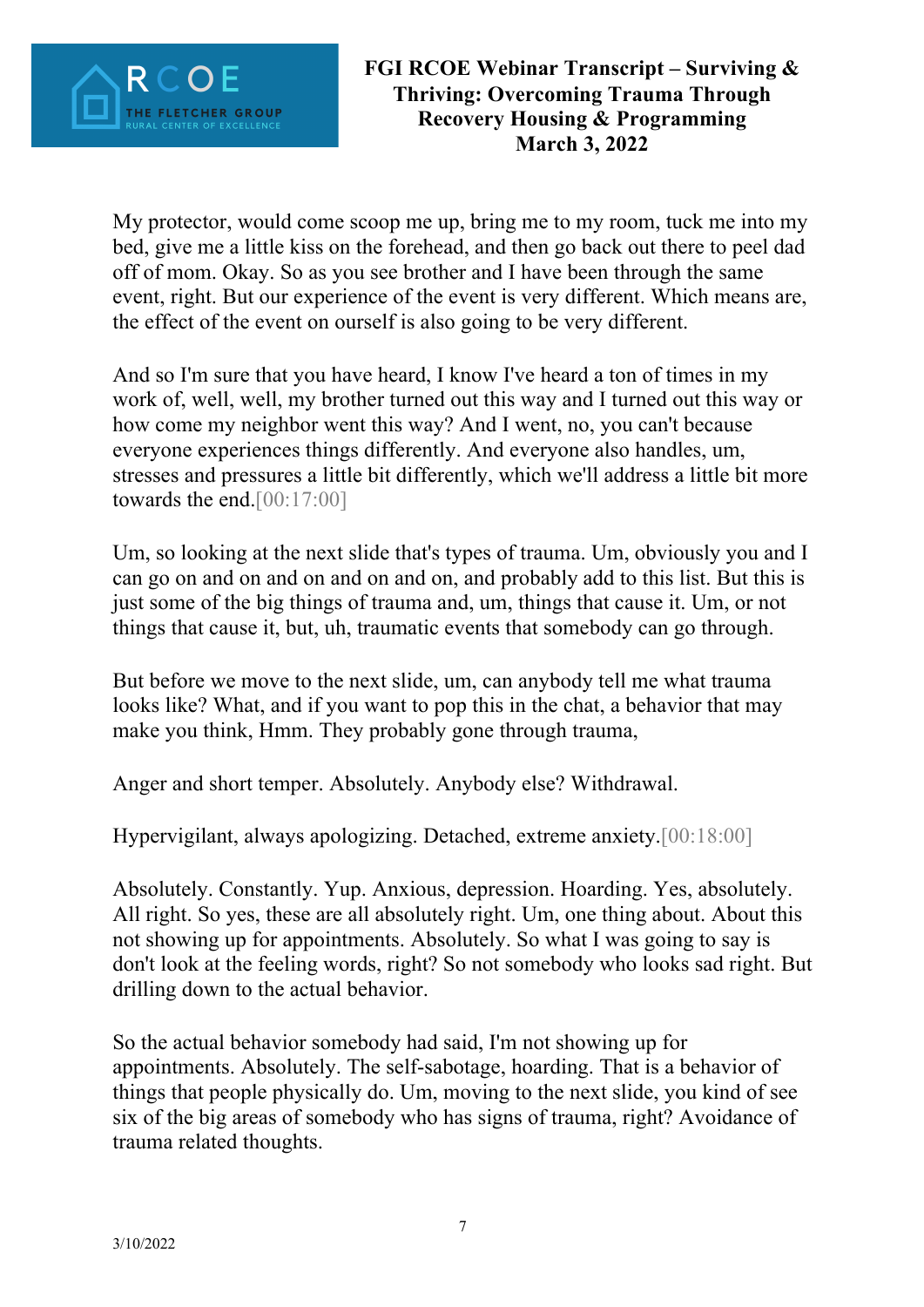

Um, this could be somebody who, um, you know, was in a severe car accident on their way to work one day. And once they, um, you know, [00:19:00] heal medically and everything, instead of doing that straight shot to work, they drive around 10 blocks out of the way to get to work. Why? Because they can't fathom the thought of going through that intersection where they were T-boned right.

It's doing what you can to avoid those thoughts. So you don't have to go back through it. Um, intrusive memories or nightmares about an event, um, hyper arousal or exaggerated startle response. You know, I think we all have those times where we jump, you know, somebody scares us, startles us, those sorts of things.

Um, but there are those people that again, have that exaggerated response, you know, somebody breathed and you, you jumped, right. That hyperactivity. Um, you know, a lot of us have those nervous twitches and habits and things like that. But those people that are just sitting there clicking their pen, or shaking their leg, or, you know, those sorts of things ,that hyperactivity is used to regulate their body. An irritable or aggressive behavior, or that withdrawal and social isolation.

Um, [00:20:00] remember that all of these behaviors that you see and what you see on the next slide is because people do not feel safe. But they are motivated and wanting to feel safe, right. So they don't feel safe, but they want to feel safe. And that is what motivates all those behaviors, but then leading into this, wanting to feel safe, but also wanting to feel in control. Folks that have gone through significant trauma feel as if they've had a loss.

Right. And so they seek to regain that loss because of that. Um, so the first one, power and control. Often, you know, let's talk about, go back to the abusive relationship. Right? My brother knew that what the situation was going to be at night. Right? Like he knew what was going to happen and he couldn't control it, even if he wanted to, which naturally he wants to peel down off of mom.

[00:21:00] Right. Even if you want to, he's a little boy, he can't do that. Dad's a big man, right? That is a loss of power. It's a loss of safety. And therefore, when he gets older, often, not all the time, regaining that very subconscious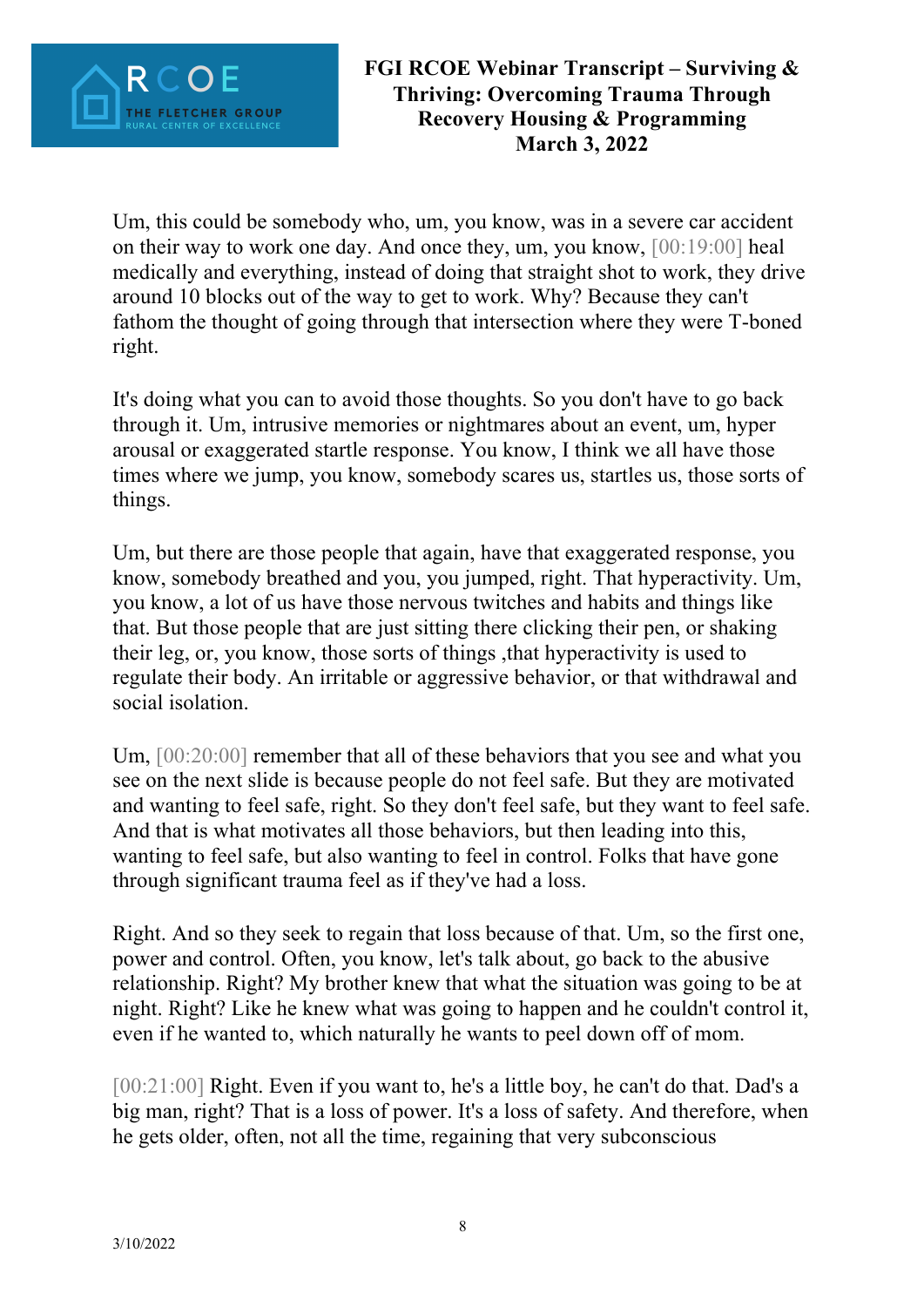

sometimes. What does he do? He engages in that same behavior, because guess what?

When I am beating on somebody, I feel like I have the power and I am in control. Right. Um, so it's all about gaining that. Um, it is, it's an attempt to regain that loss to feel safe. Um. Looking down the line boundaries. You know, people who have experienced trauma are on one side of the spectrum or the other with boundaries.

You have the person that's in your program. And I know we have all seen it where it is, I meet a boy  $[00:22:00]$  today, tomorrow we fall in love. The next day we're talking about marriage. We move in together and within a week we're practically married and having babies, right? It is, he is the best thing since sliced bread.

Now, two weeks from now, we know what's going to happen. He's a jerk and it's over, but right now, boom, you fall hard. You fall hard, you all fall hard. Or it's the other thing. Get away from me. I don't want anything to do with you. I don't want anything to do with anybody. I don't trust people. You may be a case manager with the best of intentions.

You may be a boyfriend or a girl, don't, no. I don't want a relationship because everyone's going to hurt me again. Right. And so these are very similar situations through all of this, um, that you see people engaging in these behaviors, again, to try to regain the loss and also to feel safe in their situation.

Now, moving on, um, when people are in these situations, [00:23:00] naturally they are going to cope, right? We are going to cope with situations, negative or positive. We all hope it's positive, but we all know that that's also not reality. Um, so if you can type in the chat, what are some things that you think of, um, as ways that people negative cope.

How do you see people negative coping? Substance abuse, drinking, avoidance withdrawal, dissociation, drugs, drugs, drugs, panic. Cutting. Puts up a wall. Oversleep. Absolutely. Absolutely. Blaming others. Overeating. Hyper-sexual. 100%. So here's the thing with the negative coping. All of these negative coping and these, uh, things that you all have posted gambling, smoking, vaping, isolate.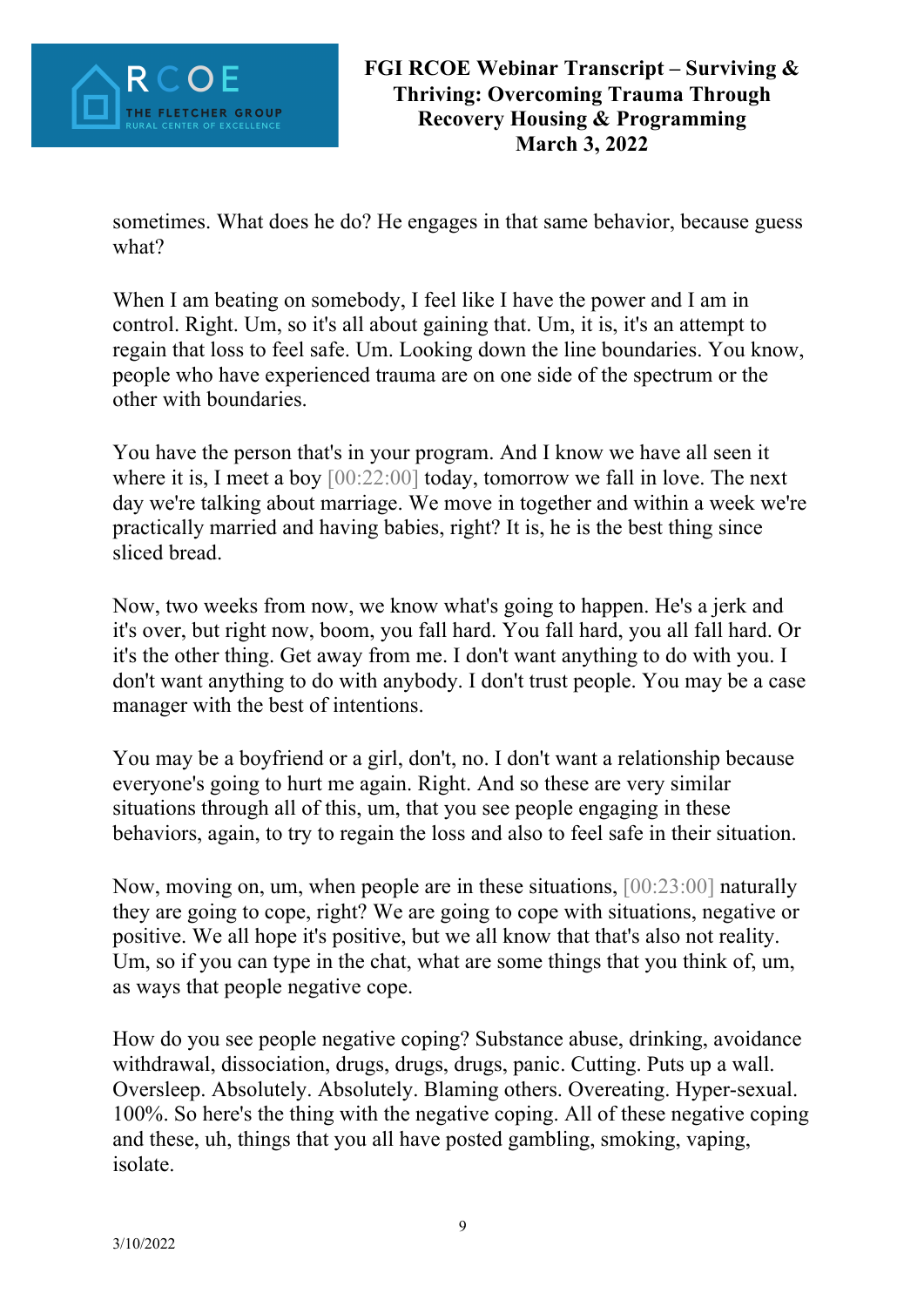

Yes, absolutely. All of these [00:24:00] things have one common theme. And the common theme that we have here is that it is self gratification, or instant gratification. I'm sorry. Right. I get drunk. And guess what? I don't have to feel any more. I have lots of sex. Guess what? I don't have to feel during sex. I have sex with prostitutes and there's a rush from it.

The cutting. Cutting is not necessarily, um, well, cutting is not people trying to die by suicide. Cutting is different. Um, nine times out of 10, you know, you see people that have scars all up and down their arms and places like that. That is that thrill seeking, pain inflicting behaviors. That again, you're not feeling, you're not thinking about your traumas as you are cutting.

Um, often it is an additional pain infliction that might be tattoos or piercings. Um, we had a guy that was in our program, and I swear he had every inch of his body [00:25:00] tattooed in every inch of his face, had a piercing and he would come in and have a new piercing. And it took us a little while to figure out what he was doing.

And it was like, oh, every time he goes through a situation, he's piercing a body part. He has nowhere left to tattoo and that's what he was doing. Right. It is, um, it is easy to use negative coping skills than using positive. Absolutely. Absolutely. Especially if you have not been taught how to do something different before.

Um, so anything that causes that instant gratification, I feel good. But what happens here, right? I'm not drunk anymore. So what am I left to do? Feel. I'm not hiding anymore. So what am I left to do? My tattoo is over. I am done cutting. I have drawn enough blood. I know that wad money in my pocket is over, right?

What am I to do? Well look at how that vicious cycle of addiction starts. Right. And if I'm not drunk anymore, and I have to feel, what do you think I'm going to do? I'm going to go get drunk again, because guess what [00:26:00] I don't want to feel. And the list goes on and on and on. And so here, think about the children, right?

A child who's going through this trauma who starts, you know, tapping into mom or dad's beer or liquor at age nine or 10, because they know the abuse is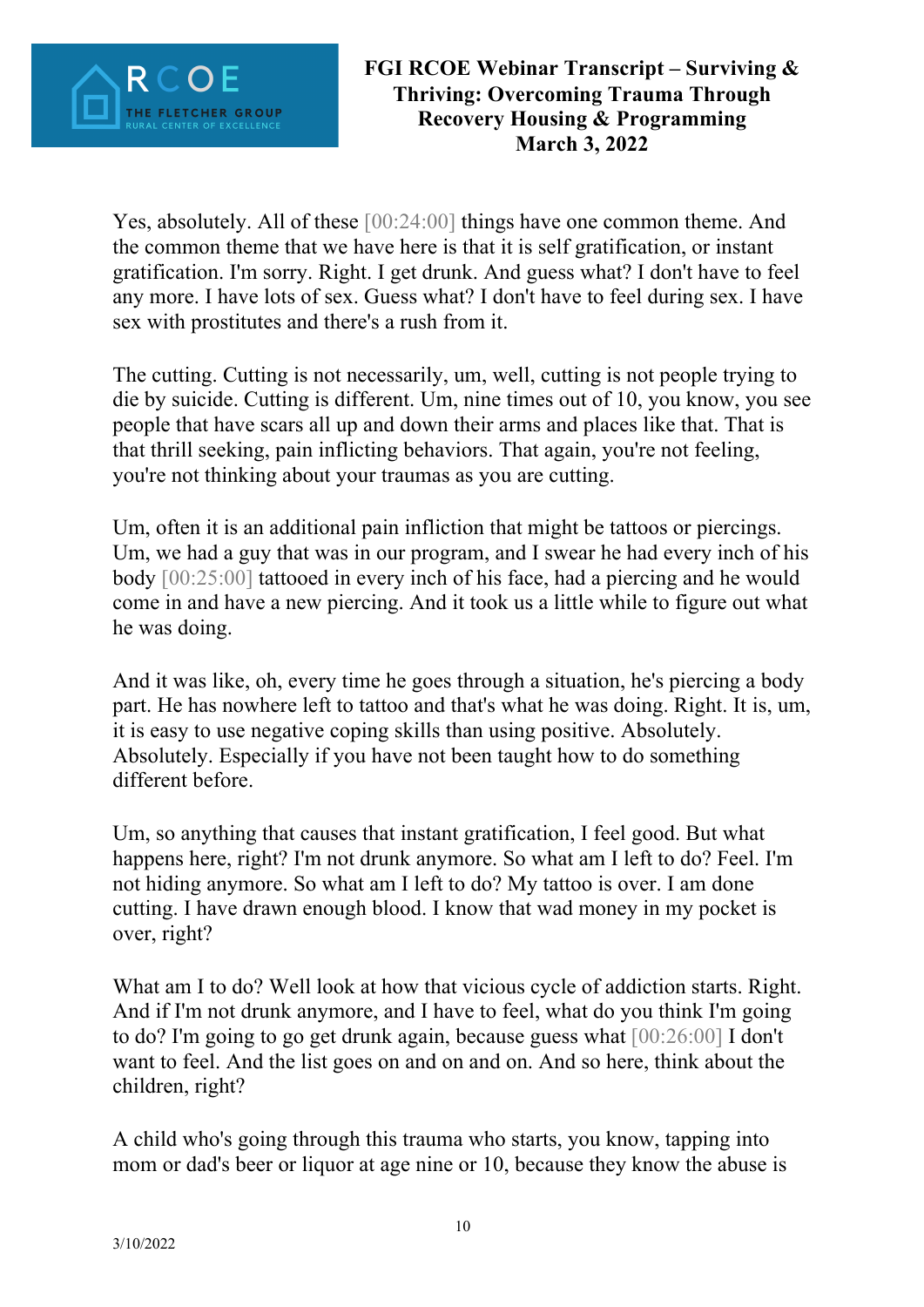

going to happen, progresses to cigarettes and progresses to weed, it progresses to heroin, right? Because that child was going through something and they negative coped.

And so they started coping at that age. And here they are in Real Life in Richmond, Virginia as a 50 year old. And they're still continuing to do the same thing that they did as a 10 year old. And we, as society are sitting here, scratching our heads saying why, why, why, why, why? Right. Looking at the positive side of things, you're looking at positive coping, obviously not doing things that are not, um, illegal, inappropriate, negative, have health disparities, all of that.

Right? And [00:27:00] this is where that level of resilience comes in. That is where we determine, um, is somebody going to cope positive or negative. And that is based upon, are they able to bounce back. More on that in a moment. But the key component of trauma informed care, next slide, please, is asking the question.

What happened to you? Right? Not, what is wrong with you? So. The, "I Ain't Got a Pencil" example from the beginning, right. They, the school teacher pretty much is going to go two ways. Why didn't you bring your pencil? Right. But if she knew what was going on, she wouldn't be yelling and screaming. And so again, instead of though, wow, what is wrong with you?

Why aren't you bringing your pencil to school? Hey, Billy, come here. Not had your pencil for the past couple of days in school. What's going [00:28:00] on? Well, actually. And then there you get it. And so instead of inflicting more trauma, uh, to them, and ensuring that they're basically going to have a negative response to you, you're really able to make an impact on what, on, on that person, by the way that you act.

But it's all about asking that question and that is absolutely key. So that brings us into ACEs. Adverse Childhood Experiences. Um, hopefully, usually I do a show of hand of who has heard of ACEs before, um, if you have, you can write yes if you have, if you haven't go ahead and write no. Um, but this is something that, oh, yay.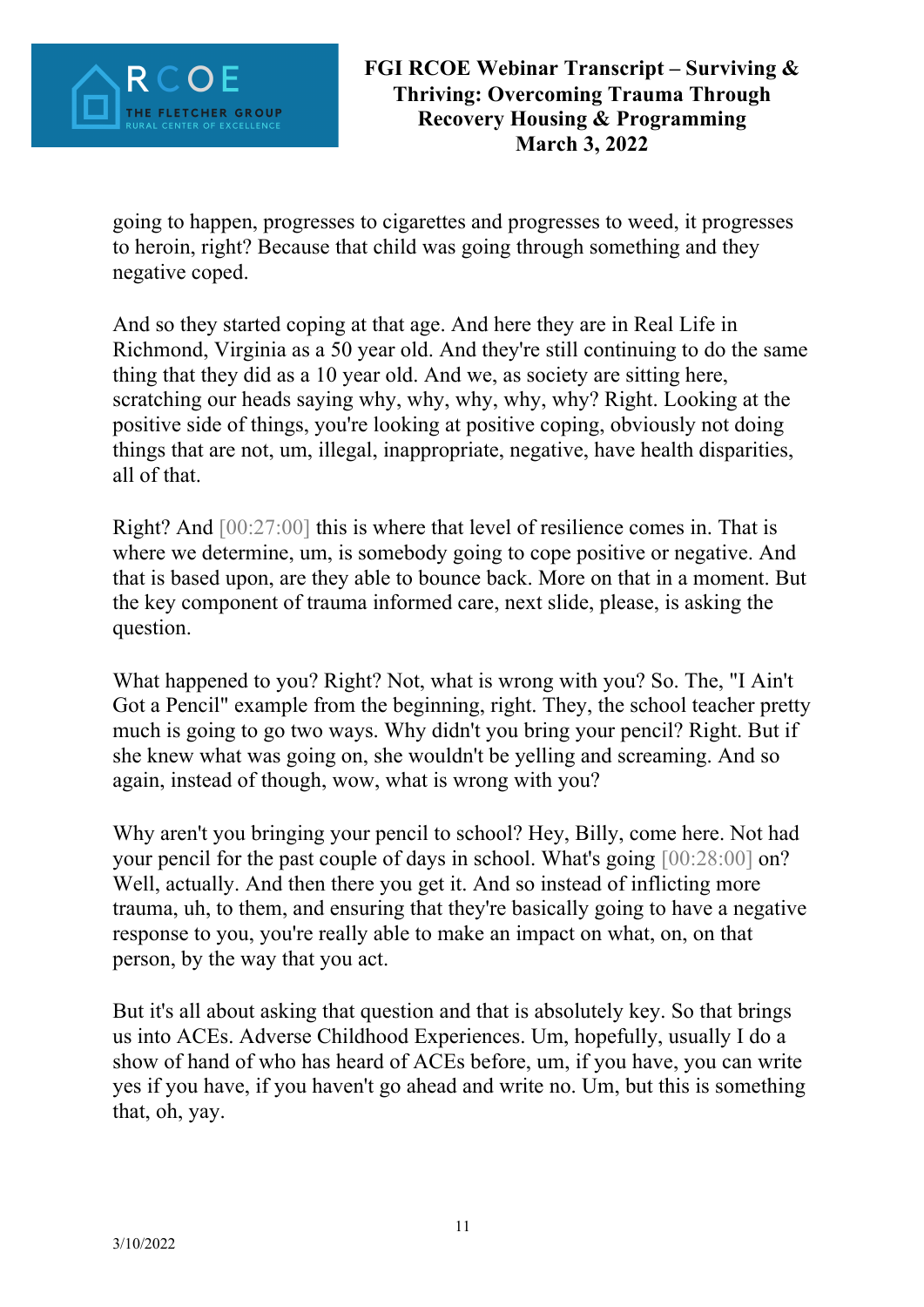

All right. You know, most groups that I talk with, most people have not heard of them before. So this is phenomenal. Well, since y'all have heard about ACEs, the pressure's on me, um, but hopefully you will learn something new through this. Um, so [00:29:00] what are ACEs? ACEs we're actually kind of discovered on accident.

There was not a plan for it. Um, so there was a weight loss clinic in, um, California. And this has been years ago, over 20 years ago. And they did their job good. It was a weight loss clinic for women. They did their job good. Those women, they were morbidly obese, and they would help them lose hundreds of pounds.

The issue was the women didn't always keep the weight off. And so why? And of course, doctors looking into all the medical stuff and healthcare stuff, they wanted to know why in the world, um, do some of these women lose the weight and keep it off. Whereas some of these women lose the weight and, um, regain it.

So, um. The doctors decided that [00:30:00] they were just going to do some little focus group type of things, right. They were going to do, um, talk to some of the women who had lost the weight, but gained it back, and see if they could come up with anything. So, one afternoon they did multiple focus groups talking with the ladies individually and kind of messed up their wording on what they were asking about, um, having sex.

And what ended up coming out of that conversation was finding out that this woman, as a child was molested by a family member. And the doctor was floored, but said, I've been in this practice in this field for 20 years. I've never heard of one person, um, actually going through being molested or sexually abused before.

So it's probably going to be another 20 years until I hear about it again. So we're just going to move on and, um, we'll deal with. And we'll see what's going on. Well, that afternoon, that was the second person that he had heard gone through it. That afternoon he heard 3, 4, [00:31:00] 5, and six, um, women that had gone through it.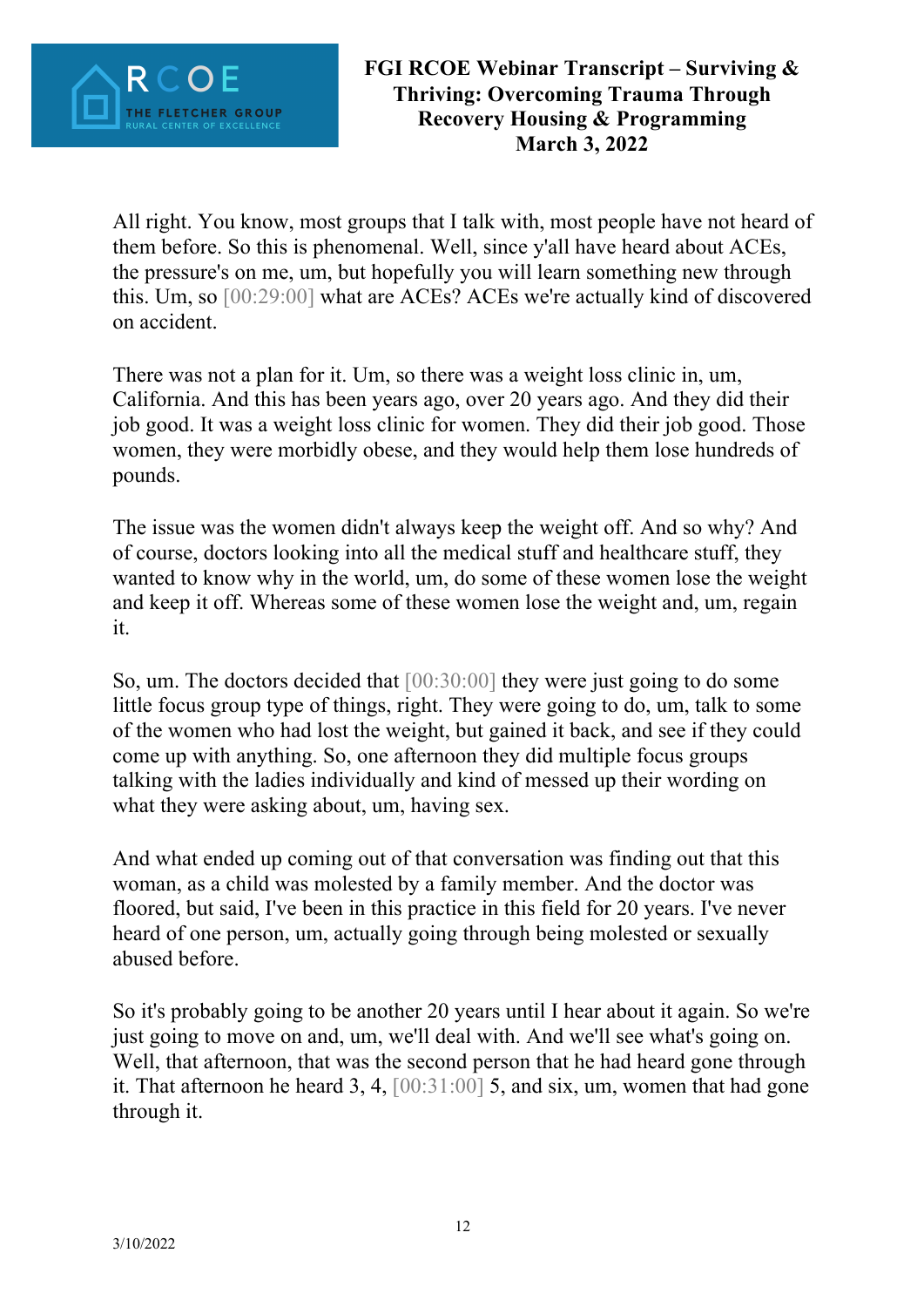

Um, and so I thought, wow, there must be something to this. So he, um, basically took all of this information, flipped it over to Kaiser Permanente. Kaiser Permanente did a research study with 17,000 women. Um, looking at the correlations between such childhood trauma and adults in the future. And what they found was there was a big correlation between childhood trauma and adverse experiences in the future.

And so with this information came the ACEs or the Adverse Childhood Experiences. Um, and so in the ACEs or the ACE study or the ACE test, you'll hear it referred to as all the ways, um, as you'll see on the next slide, um, in the ACE test, there are 10 questions. They are all based on complex trauma. So complex [00:32:00] trauma, meaning, what happens in the home, right?

So you've got three questions on abuse, two on neglect, and five on household dysfunction. So why complex trauma? Because at home is where you're supposed to be safe, right? That is where you are supposed to feel loved. And so if the trauma is coming through there, from your caregiver, it complicates things a whole lot, and you really have no outlet because where your outlet should be your comfort, your safety zone, you don't have it.

Um, and so these are the 10 questions that Dr. Felleti and Dr. Anda, um, came up with, through the ACEs study that are the most significant trauma that a child can go through. Now, what is missing in the ACE study is non-complex trauma, right? So what is happening outside of the home as well? Um, so since this has been done [00:33:00] this ACE study with these 10 factors, um, there's been additional, um, that Dr.

Anda has consulted on through the Boston Trauma Institute and the Philadelphia Urban Institute, um, that have created, they went up to, um, right under 20 questions. And then the Boston Urban Institute, um, is up to 30, 36 or 37, question 37 questions, um, on the new ACE test. And so that includes things up, you know, bullying, violence, discrimination, things of that nature that are going on.

But so looking at this, the way to quote, unquote "measure" someone's trauma is through not diagnose anything. That's, let's make that very clear, but to essentially measure someone's trauma is through what's called an ACE test. So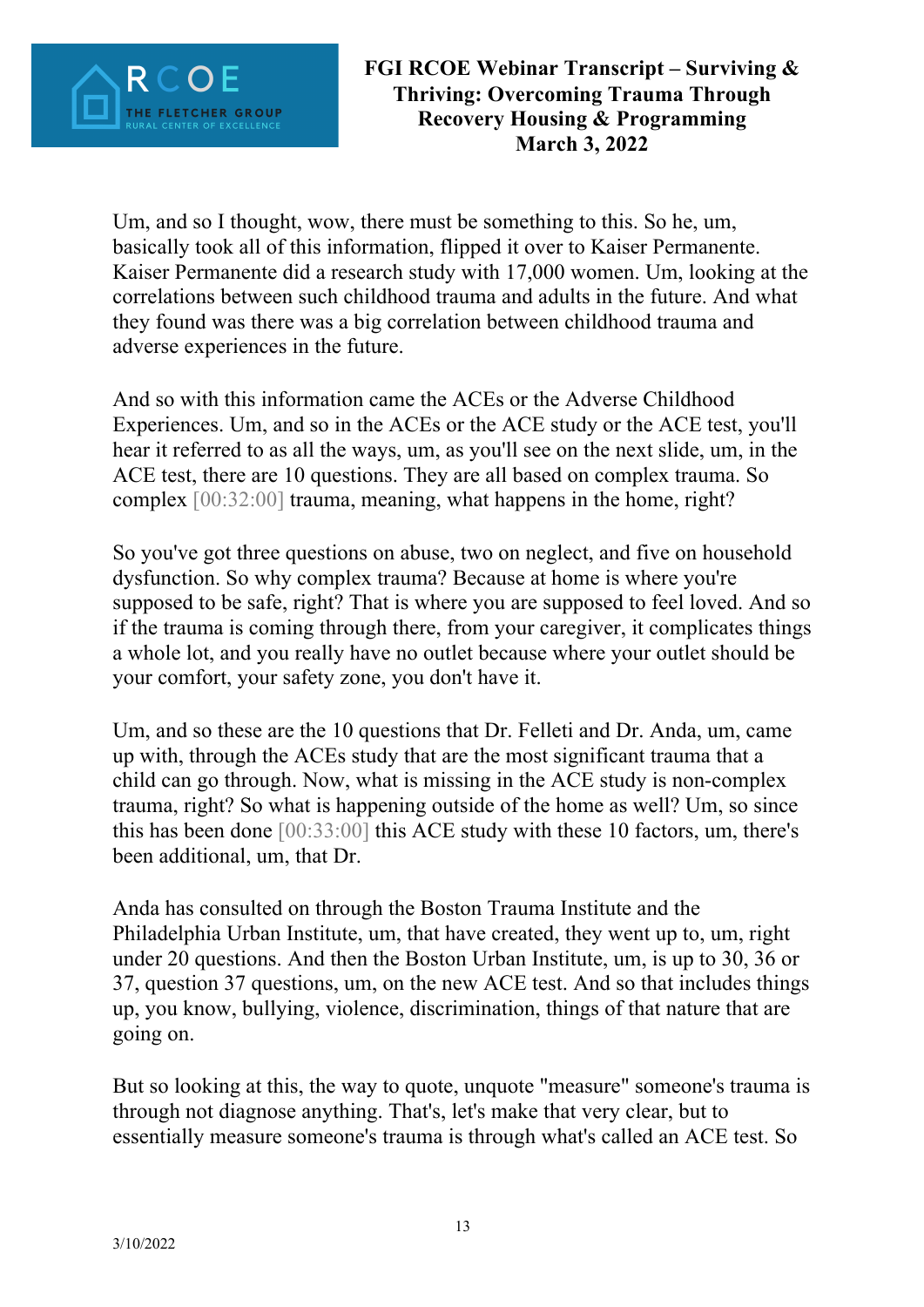

for those of you who have not heard, or maybe are not completely familiar with an ACE test, basically it's 10 questions that ask about all of these situations.

It is meant for somebody who is over the age of 18 to quote, unquote take. But it asks about [00:34:00] experiences before the individual turned 18. So for instance, before the age of 18, were you physically abused by anybody in your home? Yes or no? The questions are a little bit longer, but that's the root of it. If you answer, yes,

you're going to give yourself a score of a one. If you answer no, you're going to give yourself a score of a zero on that individual question. If, um, if the answer. So at the end of the questions, you're going to have a bunch of zeros, a bunch of ones, um, with that, you will then add them all up. So you will, at the end, have a score of between zero and 10. Zero meaning no significant trauma, and a 10 being the opposite side of the spectrum with the most significant trauma that somebody could have.

So going into the next slide, you see how, um, health-related risk factors. Really hat or  $[00:35:00]$  higher, the higher your ACE is the higher you are for a health risk factor. Oh, sorry. My watch is wanting to record me. Sorry about that. Um, so when you look at a score of a zero to a four, look at the difference there of how much more likely you are to smoke, become obese, have an STD, experienced depression, bronchitis, use drugs, develop alcoholism, or, um, increase the likelihood of suicide.

Right? And that is just from an ACE score of a zero to a four. So it really shows you how significant the risks are. And that four is really where the, um, the tipping point is. Now I'm going to go back to what I said earlier that trauma does not predict your destiny, right? So this is public health statistics. Public health averages, um, from these 17,000 women, right?

So this does not predict [00:36:00] anybody's destiny, because as public health averages, you're going to have people above and below. And then you're going to have ways that you can really start chiseling away some of these statistics so that your likelihood and percentages go down. More on that in a moment. Uh, moving into the next slide, um, for the risk of prison and jail, as you see significantly increases.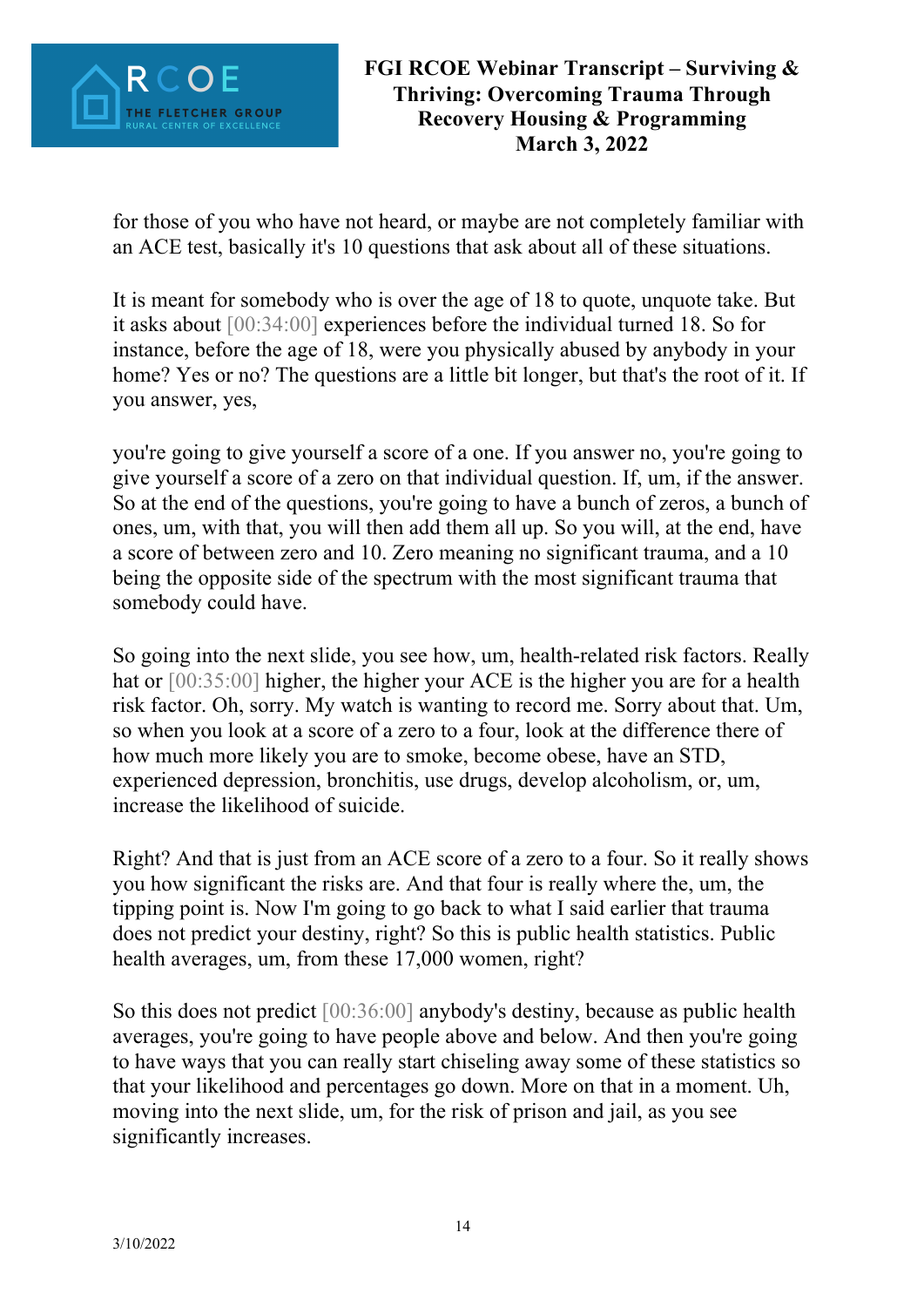

Um, if, um, if, oh, sorry. I'm one of my slides got mixed up. So sorry about that. Um, so you see that the effect there gets significantly, um, changed if, or increases if they have an ACE score, right there. Moving to the next slide. Um, just shows a little bit more about jail and prison right here. Um, and also that their a lifespan expectancy is going to be about 20 years difference, um, from somebody who has an ACE score of a zero versus somebody who has an ACE  $[00:37:00]$  score of a six or more.

Um, so everyone has heard the saying "stress kills." Um, and that is so incredibly true. Stress really kills and it affects every single part of your body. And trauma causes that stress. And that is why we have these startling statistics. That's why there's so many negative health disparities associated.

That's why there's so many, um, you know, life expectancy, things like that. But again, remember it's not your destiny. Um, so a lot of people ask what is. What is the average ACE score of somebody incarcerated in America. Um, so if you want to throw in the box, what you think that average ACE score is, if somebody's incarcerated in our country,

6, 7, 6, 8. All right. It looks like Darien and Dawn hit it. Um, [00:38:00] absolutely. So the average ACE score of somebody incarcerated in America is seven. Well, for men. For women, it's a little lower it's about a 6.5. Um, and so that just shows something that we know that folks behind bars in our country are hurt people, right?

They are people who have gone through some stuff and most likely coped in a negative way. Therefore they are where they are, which is behind bars. Um, so jumping into the next slide. What's the difference. And I alluded to this earlier, but I didn't want to go into it too much. Right. What's the difference between somebody who, um, has an ACE score of a seven that ends up incarcerated versus a score of a seven that doesn't.

And one of the biggest areas is those three E's. What is the event? What's their experience. And therefore the, we have the effect. Um, the biggest influencer on this though, is resilience and the ability to negative or positive cope, right? [00:39:00] So the three biggest factors associated with resilience are communication, connection, and relationships.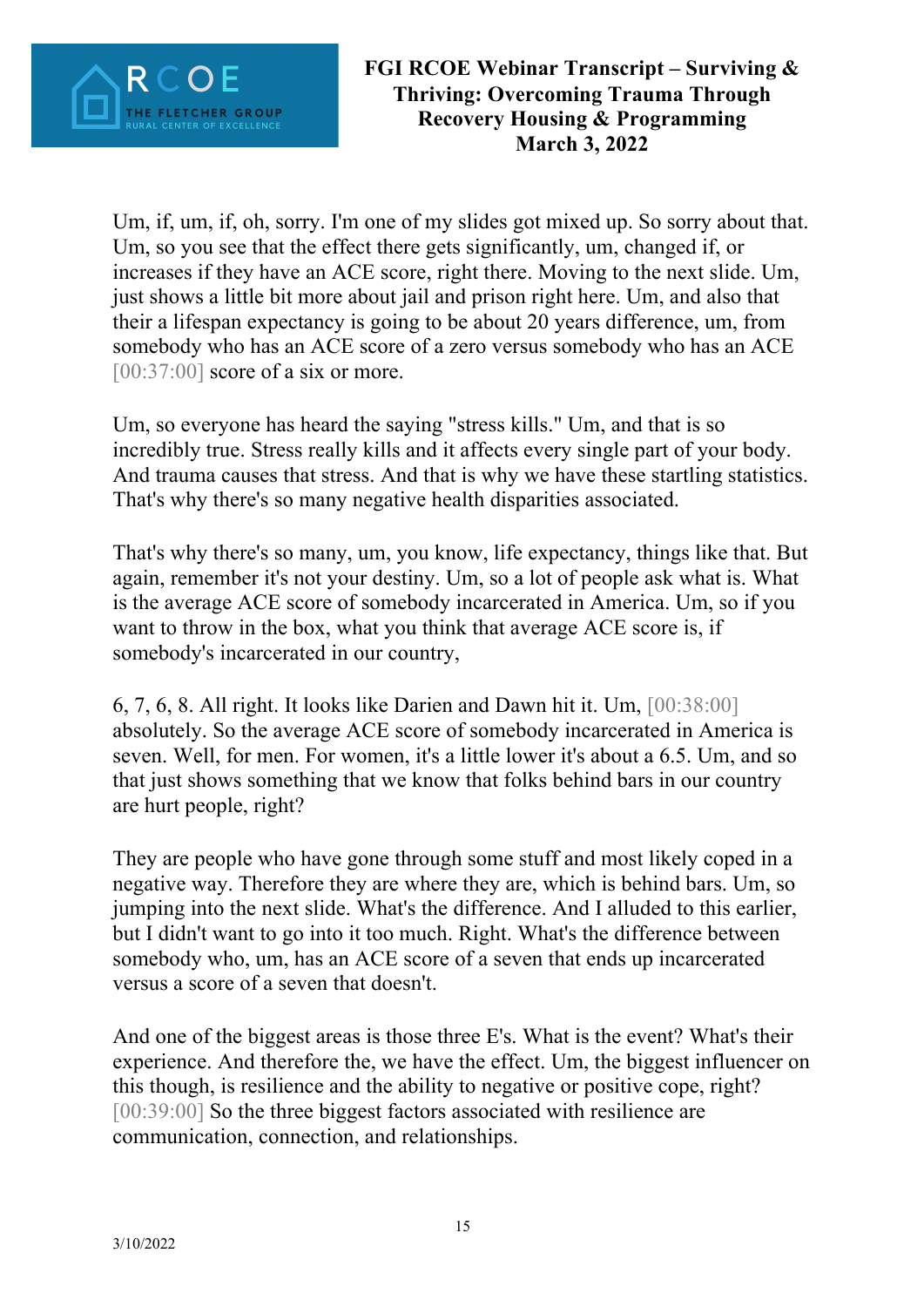

And so if we don't have those three things, we are not going to be talking about our issues and our problems. Why is that important? Because research has shown us that the number one way to cope with things is to talk about it. So if we're not in relationship with others, we are not going to have connections or communication to talk about it.

Therefore, we are not coping in the number one way to cope. Which means what? We are most likely going to cope in a different way, which means we are going to get that outcome. Um, so when you look at those relationships related to those resilience factors. As we've discussed, trauma is coming. The trauma that we're talking about, is complex coming from the home.

So most likely those relationships are not within the home, but they're with maybe one of us, right. That works with folks on a daily [00:40:00] basis. They're with a guidance counselor, a coach, a teacher, a pastor, a grandma, a neighbor, the list goes on and on and on. Right. And that is critically important when you think about

how impactful that can be. And that just really shows the role that we have, and how much more critical our role is in helping somebody and resilience. And so if you can leave this presentation with only one thing, what I would love for you to remember is have an organization that is relationship driven. Have an organization that sows into people that you are looking at quality over quantity, and that if you don't have the staff, the structure and the infrastructure to support relationships with those, appropriate relationships, with those that are in your organization, don't grow anymore.

Because that is where you're going to have the tremendous impact is if though you have those relationships to help build their, their resilience. I will also recommend, and I'm going out of order a little bit, but [00:41:00] have your homes designed as a family. We do not allow televisions in the room. Why? Because if the TV's in the room, they're going to lay their butt in bed and watch TV all day.

That is isolation. That is the isolative behaviors that they were in when they were in their addiction. That's not what we want anymore. They need to drop their old people, places, and things come up with new people, places and things,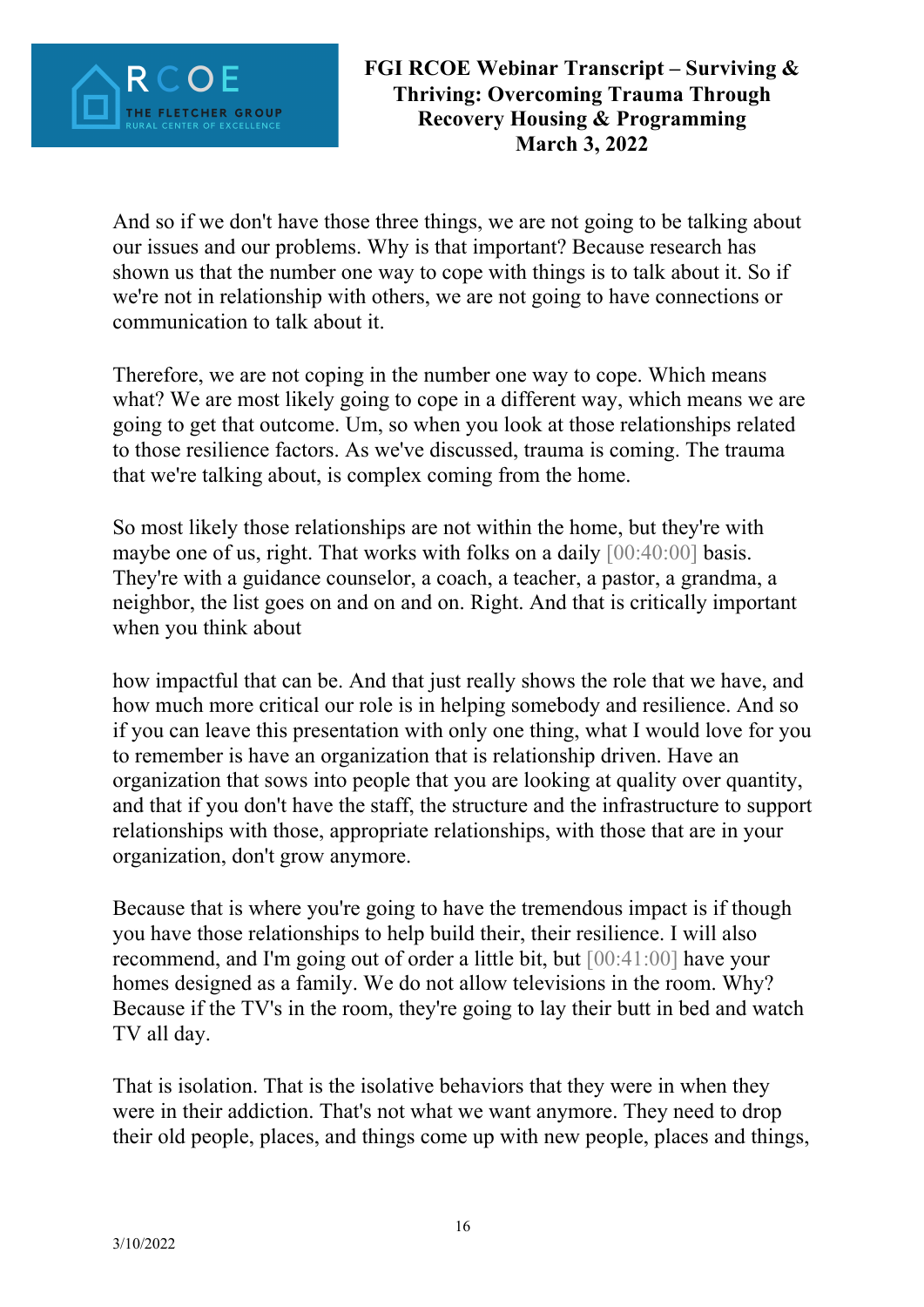

and develop those relationships we were just talking about. They're not going to do it.

If they have a TV in their room, however, our male house is never going to miss Sunday football. So guess what? Everyone is together in the family room, watching Sunday football together, right? We are forcing them to hang out because most of the time, those we serve, hanging out does not come naturally and easily.

Especially if you're sober. We have mandatory Sunday meals, family dinners on Sunday night. Our house managers are required to have family events at the house. Sometimes they'll do an extra meal. Sometimes they'll cook out. We have corn hole boards at all of our houses. Sometimes a couple of our house managers have even done [00:42:00] game night.

Um, our ladies love to do crafts, so they'll have craft night or painting night together. Um, but anything to build those relationships within your organization, staff and clients, um, is absolutely key critical to raising this resilience. Um, so moving forward to the trauma or to the brain piece. Okay. So I am going to roll through this brain piece super quick because of our time limit, um, understanding that you're only getting like snippet of a huge piece on brains, right?

So we talked about your left and your right brain, right? I'm going to reframe it now that you have that visual, hopefully you got it down, to your downstairs and your upstairs brain, right? You've got your right brain here, your left brain here. All right. You're downstairs where you have that creativity.

There is no language. There's no linear. There's no [00:43:00] logic. There's no judgment. It is simply, this is your, your, um, your emotions. This is your survival. This is where you're a fight, flight or fear, it will kick in. Your upstairs brain is all that other stuff. This is your logic. This is your linear. This is your language.

This is your rationalization. This is your judgment. If this, then, that. Right. So when those bridges are connected, my upstairs and my downstairs brain are working. Guess what? Everything is jelling and meshing good. Right? We could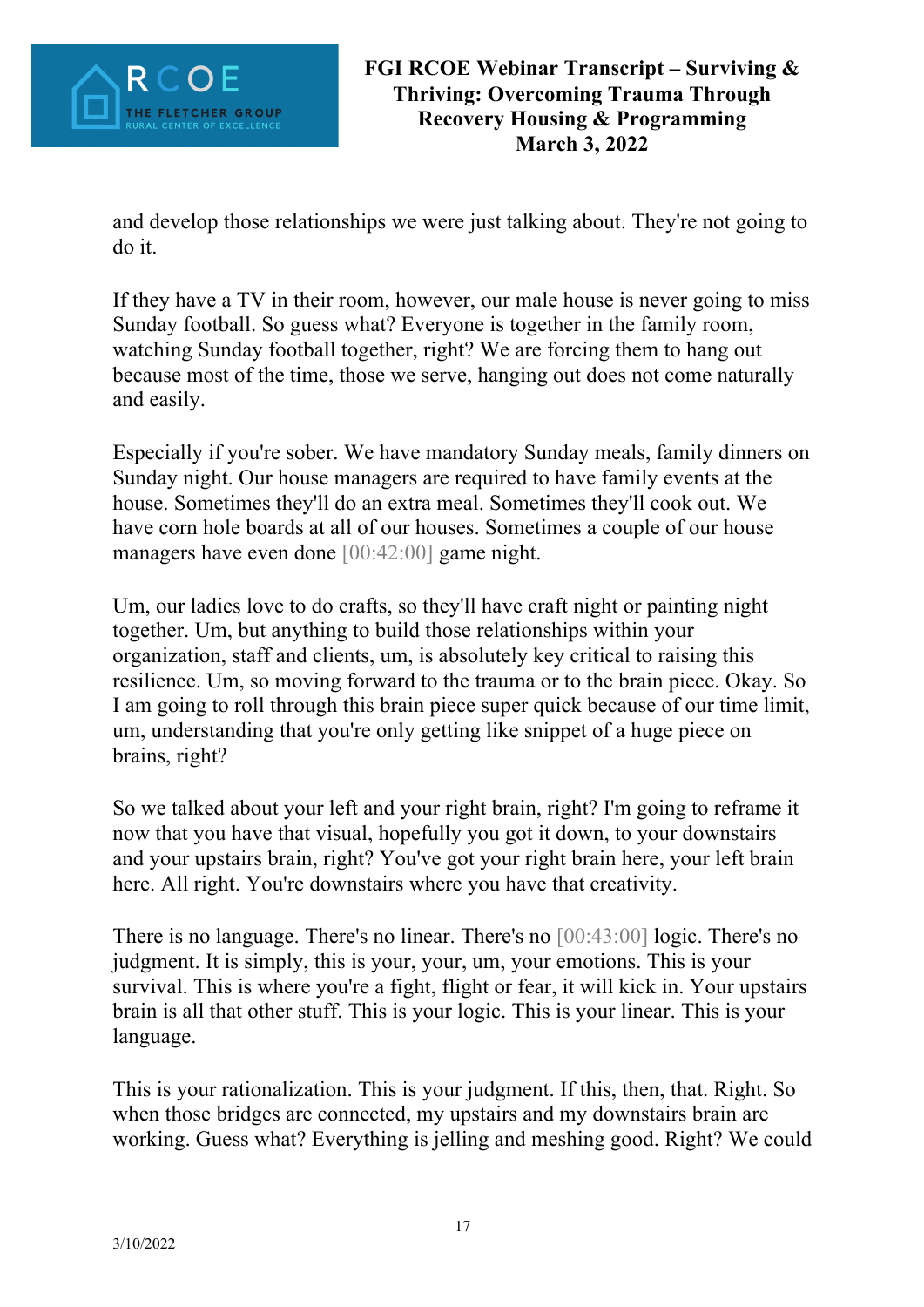

do decent, like we did today, hopefully on that Stroop test. But when I flipped my lid, all of this is out the window, right?

I am in survival mode. I am running on emotion. Right. And when somebody is in their downstairs brain, when they are in survival mode, they're not thinking logically, right? How many times have we been in a situation and I'm not going to pick on anyone cause I can't see your faces right [00:44:00] now, but how many times are we in a situation right where we just lose our stuff and you yell and scream.

And then after it's over. I shouldn't have done that. That was a bad idea, right? That's cause we're in our downstairs brain, we're not using the judgment thing. And this is a bad idea. Or if this, then that, right. When somebody pulls their trigger to kill someone, they are not thinking logically. They are not thinking with their upstairs brain, for whatever reason, they are in survival mode and they're downstairs brain, right?

They're not thinking about consequences. When they come back down, they might be thinking about consequences. But right now that's not what they're thinking about. Right. So when somebody is in their downstairs brain, all the time, and we all know those people in our organizations, right. It's because they have trauma, right.

It is somebody whose brain is literally geared to be in survival, at all times. They don't know how to come down. They can't come down. That's where this I'm good. I'm good. I'm good. And you look at me. [00:45:00] What are you looking at? Why are you looking at me like that? Out of nowhere. I'm not even looking at you.

I was looking at my friend who was across the street, right? That's where all those hyper arousal, hyper exaggerated responses come in. It takes nothing to go into this emotional state of always looking over my shoulder to see who is coming after me. I don't know. Some of you might be right. That's where all of this is going on.

That is how people's brains are trained if they grow up in trauma. They're always in survival mode. So we have to retrain them and retrain their brain in order to bring it down. And, um, yes, disc, deescalating is so important. One of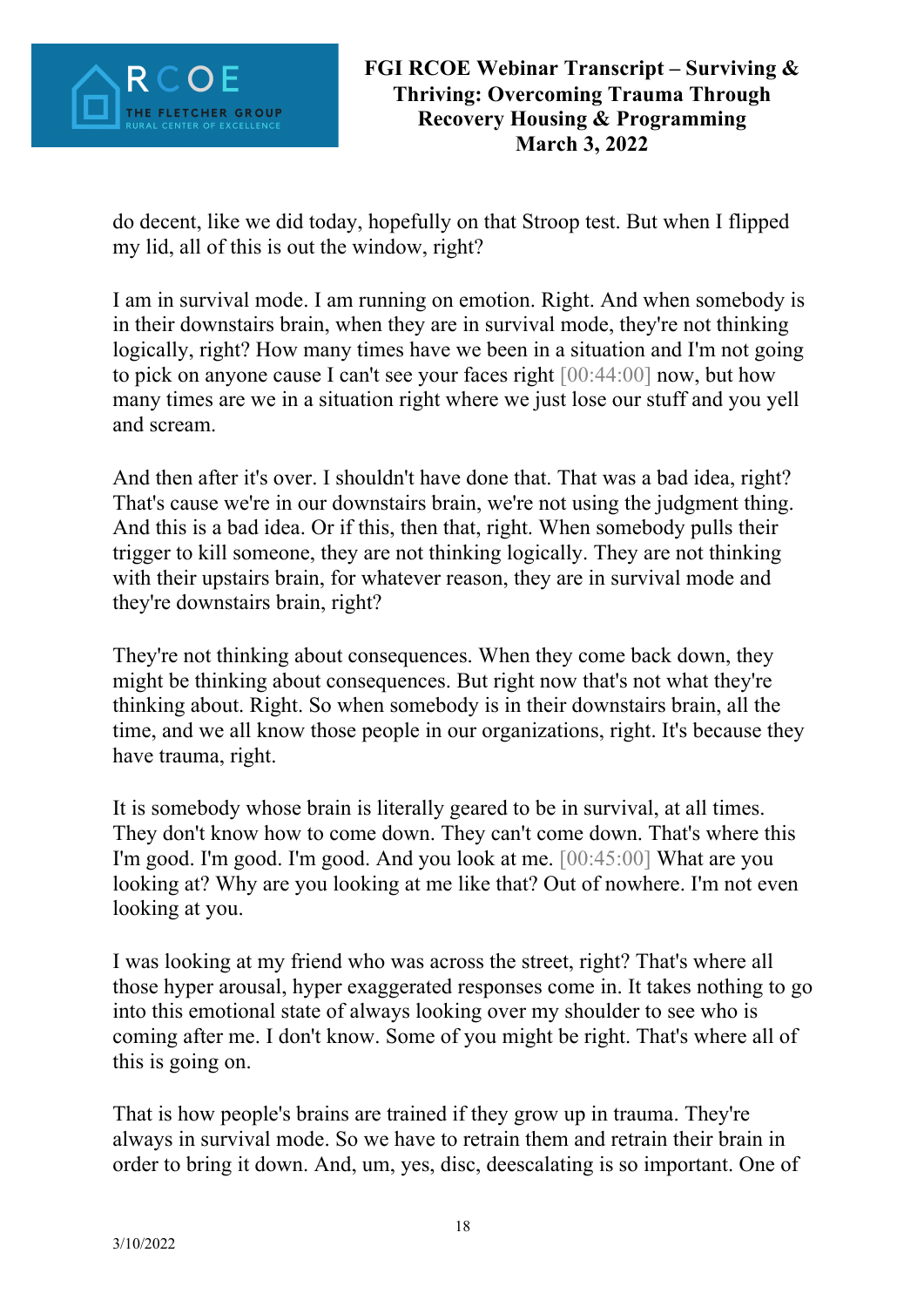

the most vivid stories that I have from this, or about this, is one of those people that I did, a lot of my trauma training under, she used to be contracted by Red Onion State Prison, which is here in Virginia, it's Virginia [00:46:00] Supermax prison.

And, um, she would go in and help the, or work with the worst of the worst. People that they just could not control. And she tells this story about one time going in, and this guy was just absolutely tearing everything up, hanging from the ceiling joists, and they literally could do nothing, nothing, nothing to, um, to deal with him.

And so she went in and she went in with a ball and she starts throwing the ball at him. Well, and it, and very non, um, uh, threatening way right now, not just, just a light toss. He catches it, throws it back. They're playing this game of toss, right? So what, what is happening when you are throwing a ball at somebody? You are looking at their face.

I cannot throw a ball to you like this, and expect that it's going to go in the right direction for you to catch, right? So they're looking at each other. At this point, they are able to connect with one another. This is when his brain starts coming down, because when that happens, when you connect with somebody, you can automatically redirect [00:47:00] them.

And when you redirect them, you can have a conversation. Because they don't sense you as evil. They don't say, sense you as an enemy. What is the opposite story of what we probably know happened before Alison went in there and started doing this intervention? It was a correctional officers. I told you to get down from that table.

If you don't get down, I'm going to lock you up. You're going to be in isolation and I'm going to hit you with another, right? All this screaming, all this yelling going on. Well, what does that do? Is there ever been a time in history where someone has yelled at you, and you have become more calm?

Absolutely not. What happens? You get more mad. You get more ramped up. You're yelling at me. Guess what? I'm going to yell at you louder now, right? I'm probably going to throw in some cuss words now because you've really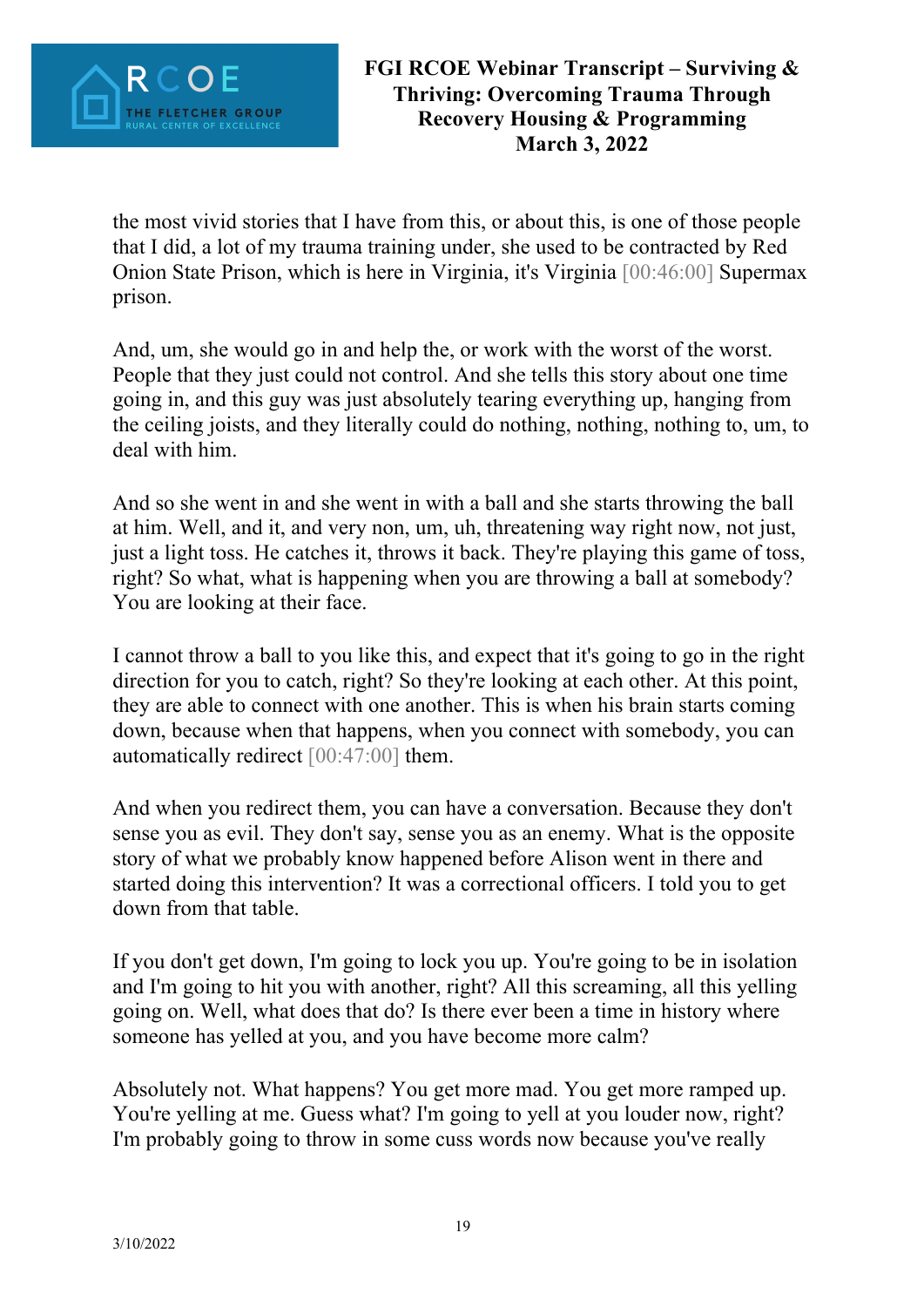

made me mad. That is that downstairs brain that is activated. It is black noise, going in one ear out the other, you were making no impact.

The same thing with the child having a temper tantrum. Do children stop temper tantrums when you [00:48:00] tell them to stop? No! Never in the history. I have three kids. Never, never, never, never, never. Right. That is because of, they are in their downstairs sprain. They've got to have both sides of their brain gelling and, and connected in order to make an impact.

So when you are working with your people, you and people in addiction, 99 times out of a hundred have been through significant trauma before. So you need to understand that most likely they are operating in trauma brain. They are operating in their downstairs brain. So when you are working with them, you need to remember and understand that, how you need to talk to them and also how they are going to be acting.

Um, and so that you don't think they're being rude or nasty, it's just, what's going on. Again, we're not excusing a behavior, but we're understanding a behavior so that we as, um, you know, people that work in the field can better respond to it. So when somebody's, moving on to the next slide, super brief, when somebody is in their downstairs brain, they are not in [00:49:00] good positive relationships. Again, think of somebody in your organization who was in a relationship. They are in relationships to nurture. Guess what? If, if I feel like that you need me, that's gonna make me feel good. Think about the women who are always putting money on the books in the jail, right? It's not necessarily because of, oh, this is some like puppy love.

It's really because they are needed. They are nurturing. To be nurtured by, kind of the opposite. I'm going to take care of you, all of that. Um, to have sex with. To run away. To submit or to attack. Those are the types of relationships that people that operate in their downstairs brains are wired for, because that's all that they have the capability to do.

Hence, by folks in our programs, often have terrible relationships with everybody. Friends, intimate relationships, all of that. Um, and so working on, um, you know, getting them retraining on coping on all of those sorts of things, communication, healthy relationship, that is a way to  $[00:50:00]$  get them to realize how to have positive relationships.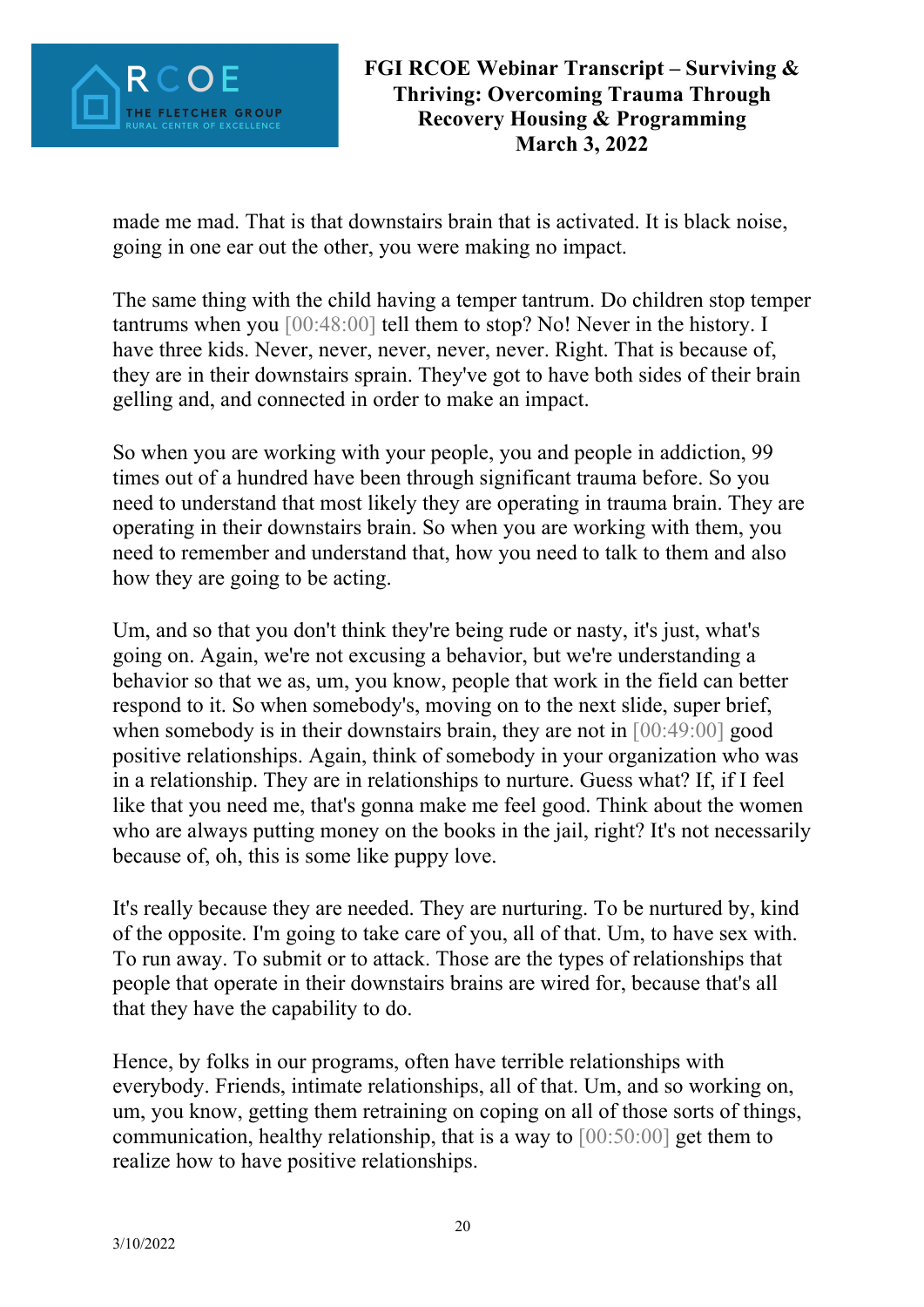

Um, so moving onto the next slide, the building blocks to resilience, .Um, connection, we got to have connection to people. Um, it doesn't have to be a ton of people, but it has to be at least one person up to five, having those very, very positive relationships. Regulation. Sit down, be quiet, have some mindfulness. Meditation, yoga, or maybe going for a run.

Maybe that's how you regulate your body. Um, Competence and self-esteem. Have things in your life that you do well. Right? Who doesn't like to be told Good Job! Right. I might not be able to do what Johnny can do, but maybe I can do something else. Maybe I'm not an A student, but if. If I get a C and for me, that's good,

tell me good job. Don't tell me that, that I need to do better next time or study harder because I might not be able to. Right. Um, so really helping people [00:51:00] build their competence, build their self esteem, um, and congratulating them and telling them they, they've done a good job. Celebrating what they've done.

Gratitude. Um, gratitude has been found to have a profound impact on people and their attitude. You know, basically all of the world's, um, religions and faith have some type of foundation in gratitude and saying, thank you. Research, as I said, has shown the power of gratitude. Um, positive affirmations, absolutely. Keeping a gratitude, gratitude journal, writing down what we're thankful for.

Post-it note on the bathroom wall, um, that is critically important. Um, and then hope if I don't have hope for the future, what am I living for? Right. Um, so not necessarily hoping for a world of no COVID or hoping for a world of new mat, no mask, right. But looking at experiences and hope for a better day tomorrow, the next day, the next month, right?

These are really the five key areas [00:52:00] of what somebody needs to do to raise resilience. A lot of those factors are things that you and I can do, um, working with folks to help them. But some of them are things they need to do such as the gratitude journal such as that regulation piece. Right? So knowing all this information, you know, how you can work with somebody to help them raise their resilience and feel better.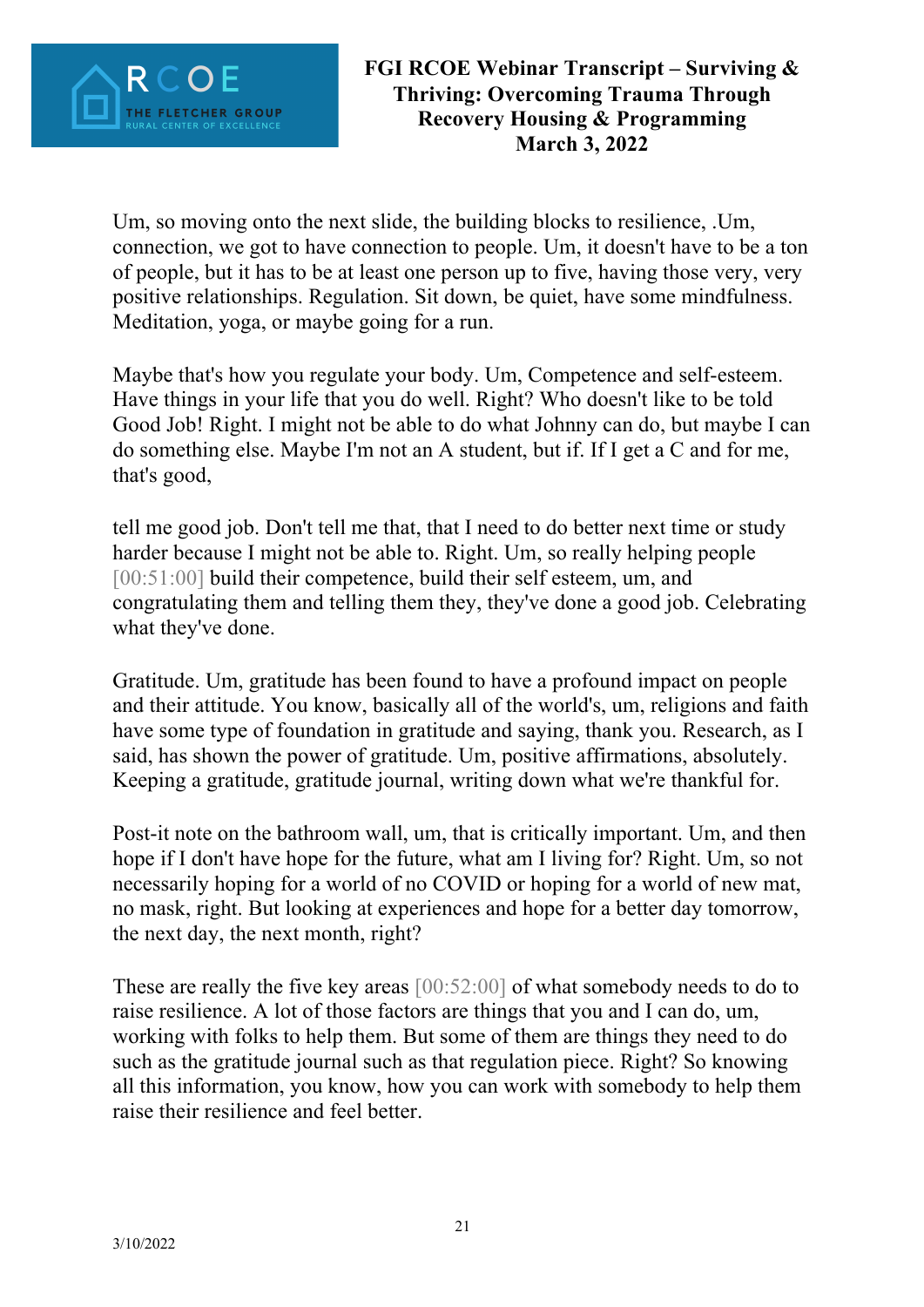

Um, okay. So totally switching gears. Um, beautiful segue over there. Looking at trauma and rural areas. A lot of times it is much harder to deal with trauma in rural areas. Um, and it is, uh, you can go to the next slide, please. It is something that is absolutely critically important to understand when you are designing your program and when you were looking at it.

Um, there are a lot of ,really unique health barriers and health situations that go on in rural communities that maybe do not go on in other places. [00:53:00] Um, and there are many barriers that, um, also limit access to primary health care, behavioral health, um, shortages in work professions, things like that. That really, really, um, make it difficult when you want to address trauma.

But because of the area you're living in, you are limited. Um, so keep these things in mind. In isolated areas, training can be tough. Fortunately, we all know how to Zoom these days. And so that is a huge, um, huge potential, but training is very difficult. Um, in rural areas, everyone knows everybody. Right. Um, so I'm not going to come to your organization and talk about my trauma cause you know, my mom. Or, you know, those sorts of things, everyone knows everybody.

So just the shame of not wanting to talk about it. Um, there's shortages in healthcare and mental health, right? I know someone's gone through trauma. I know they most likely need mental health, but I don't have anywhere that can take them within the next three months. That's a problem. Um, [00:54:00] increased poverty, you know, often in rural areas that increased poverty, um, really is a prohibitor.

Um, and then are there an natural, natural disasters, natural, you know, wildfires, things like that, that just make things, um, Even worse. Um, I will tell you, there is research and evidence that child abuse and neglect as well as intimate partner violence and sexual violence, um, increased in communities that are affected by those disasters such as fires, um, which of course contributes to a higher ACEs.

Um, so keep that in mind. I'm going to the next slide. Um, there are, um, study of five ACEs that have found, um, that they are more prevalent among children in rural areas. Divorce, living with somebody with a drug or alcohol problem.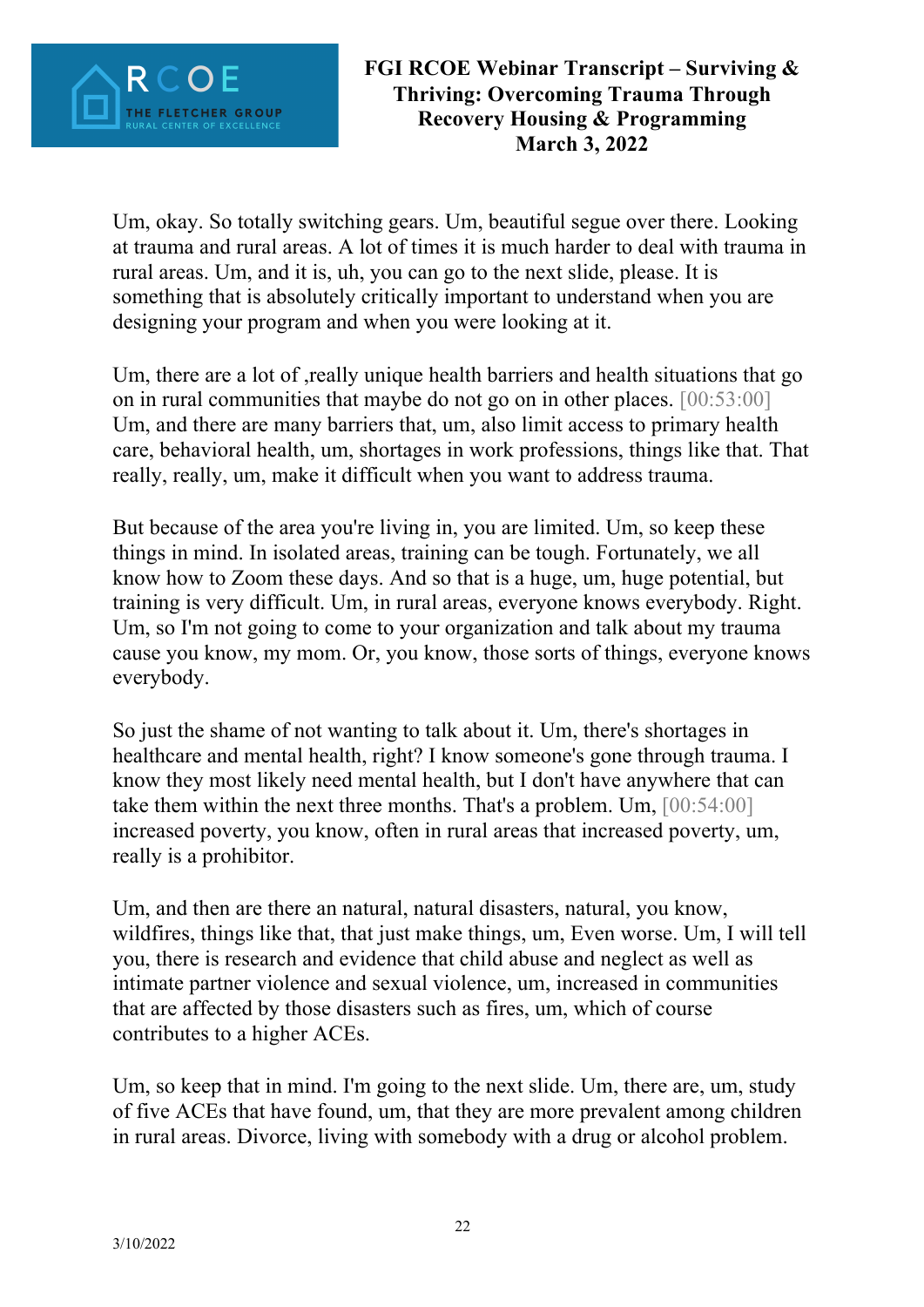

Um, having a guardian or parent in jail, I'm living with somebody who's mentally ill, or witnessed parental violence.

Um, so those five ACEs are more prevalent [00:55:00] among people in rural areas. And people from rural areas are more likely to experience this symptoms from five of the leading causes of death in the United States, which are, heart disease, stroke, chronic, um, uh, respiratory disease and cancer. And all of those factors are very highly, highly correlated with ACEs.

Um, so all of those things, um, are, you know, like I said, correlated to that, um. Now that said there's a couple of positive effects of rural areas. Um, yes, somebody commented in small communities trust is hard where everyone knows everybody. Absolutely. But, and, and that's to a point on this slide. Moving to the next slide, um, smaller close-knit communities sometimes have more support and connection because you do know everybody.

And so they're more willing to help you. And you're, you know, a big fish in a small pond versus a small fish in a big pond type of thing. Um, and then also that, um, [00:56:00] often doctors and such know you better. They're willing to take more time. They have a more in-depth knowledge and information on all of the things that are going on with your family.

Um, so ways to overcome this, um, on the next slide, looking at regional approaches, you know, are there ways to bridge resources among the close rural areas. Um, tele-health is a huge thing right now. So are there ways to do that? Are there ways to increase access to local referral sources? Um, are there coalitions and groups and things like that?

Um, so many there's great times. There's great resources out there that people just don't know about. So how can talk about it as a community? What are the best practices? What have you found that works? What have you found that doesn't work? Um, and then how can you expand the local workforce to really start addressing some of those situations, um, that are going on and getting people to work, financially sustaining and those sorts of things?

Um, so, you know, I, I like to bring up the pros and the  $[00:57:00]$  cons of everything because everything has an obstacle. Um, but 100%, um, Please consider these things, but don't let them discourage you, um, because they are,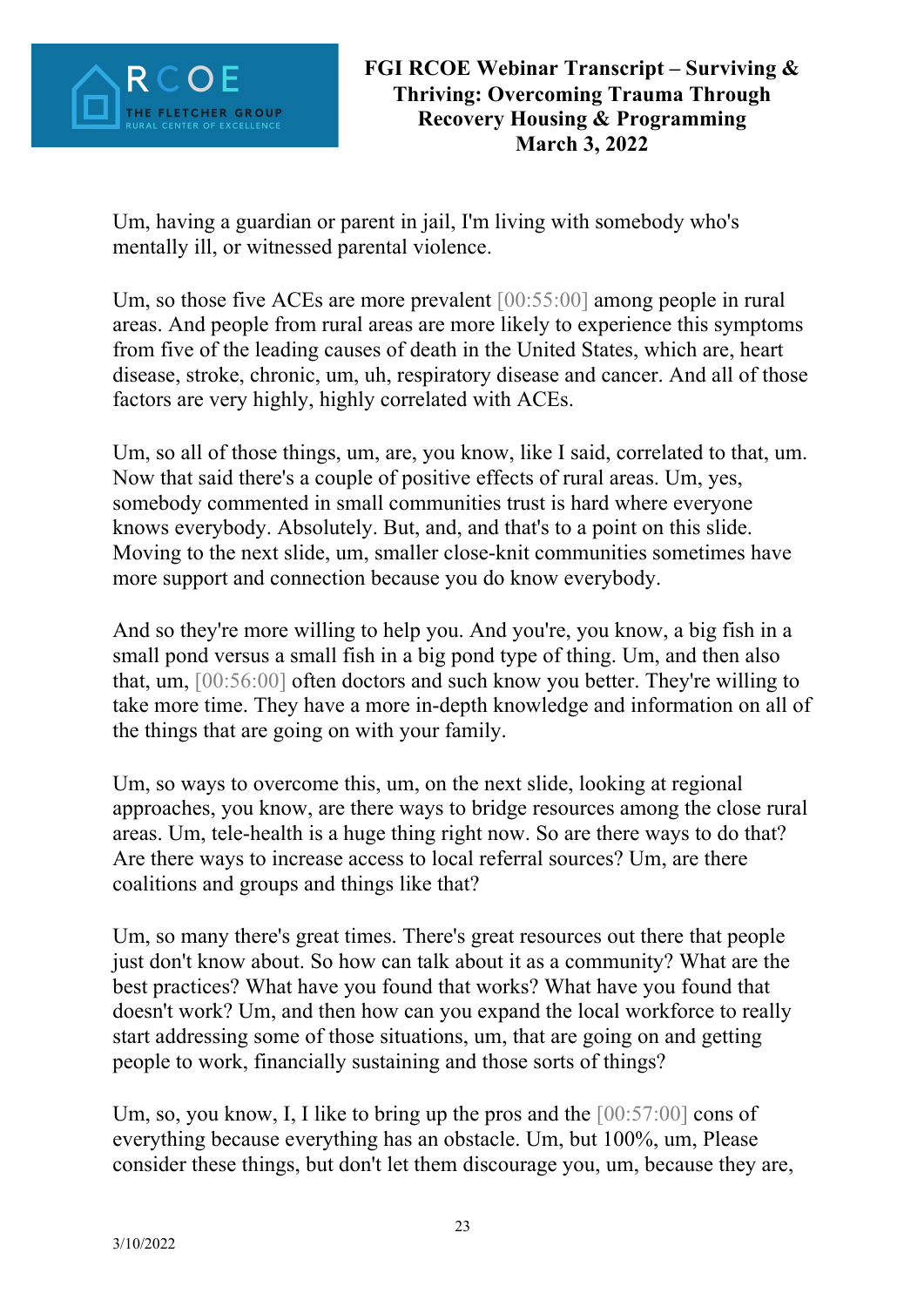

um, can be overcome. I've seen it happen many times before. Um, and so, like I said, don't let it discourage you in your area.

Um, so with that, I am happy to answer any questions, uh, that you may have.

[00:57:28] **Jennifer White:** Thank you, Dr. Scarbrough. This was very wellrounded and very informative. So, um, I think you've covered enough that, um, we are getting close to time and we only have one question. Um, I will say before we go ahead with Olivia's question that anyone that is interested in, um, reviewing this presentation again or sharing it with others, they, it can be found next week on our website, um, at FletcherGroup.org.

And with that, um, we'll go to Olivia's question. And Olivia asks, [00:58:00] when you asked the question, what happened to you? And the individual is hesitant to share their experience. How do you get them to feel safe enough to open up?

[00:58:11] **Dr. Sarah Scarbrough:** Um, great question, Olivia and what Alicia and Susan listed is absolutely great.

Um, and so point on. Um, in order for somebody to open up, they have to trust you obviously, right? And that requires a relationship. That's going to take time, um, you know, same with any relationship. And so understand that on day one, week one, month one, you may not have their full trust because everyone else has dropped them in boredom.

Right. Um, but if you give it time and are consistent with them, you will build that trust. But that consistent is do what you say. Don't, don't not do something that you tell them. Um, put responsibility on them. You're not going to do for them what they can't do for themselves. Um, but be, be patient as Susan said, because eventually [00:59:00] the trust will be there for them to do it.

What I would also say is some tough love. Don't feel like trying to build their relationship is being a yes man or a yes woman or trying to appease them. It is okay to absolutely let them know. Listen, we're not going to do that in this program. This it, you know, the rules, you signed them when you came in and we're not going to do that.